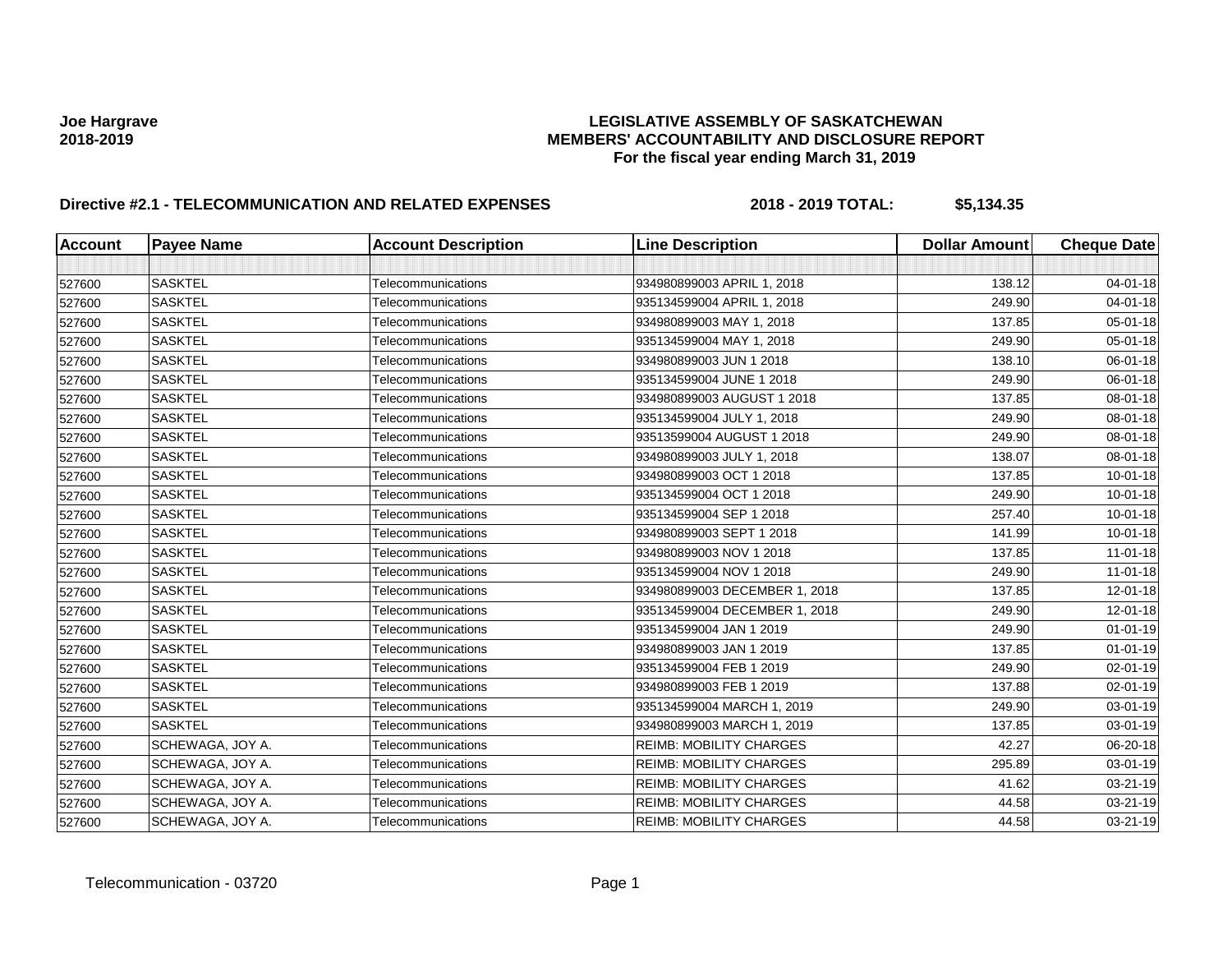| <b>Account</b> | Payee Name | <b>Account Description</b> | <b>Line Description</b> | <b>Dollar Amount</b> | <b>Cheque Date</b> |
|----------------|------------|----------------------------|-------------------------|----------------------|--------------------|
|                |            |                            |                         |                      |                    |
|                |            |                            |                         |                      |                    |
|                |            |                            |                         |                      |                    |
|                |            |                            |                         |                      |                    |
|                |            |                            |                         |                      |                    |
|                |            |                            |                         |                      |                    |
|                |            |                            |                         |                      |                    |
|                |            |                            |                         |                      |                    |
|                |            |                            |                         |                      |                    |
|                |            |                            |                         |                      |                    |
|                |            |                            |                         |                      |                    |
|                |            |                            |                         |                      |                    |
|                |            |                            |                         |                      |                    |
|                |            |                            |                         |                      |                    |
|                |            |                            |                         |                      |                    |
|                |            |                            |                         |                      |                    |
|                |            |                            |                         |                      |                    |
|                |            |                            |                         |                      |                    |
|                |            |                            |                         |                      |                    |
|                |            |                            |                         |                      |                    |
|                |            |                            |                         |                      |                    |
|                |            |                            |                         |                      |                    |
|                |            |                            |                         |                      |                    |
|                |            |                            |                         |                      |                    |
|                |            |                            |                         |                      |                    |
|                |            |                            |                         |                      |                    |
|                |            |                            |                         |                      |                    |
|                |            |                            |                         |                      |                    |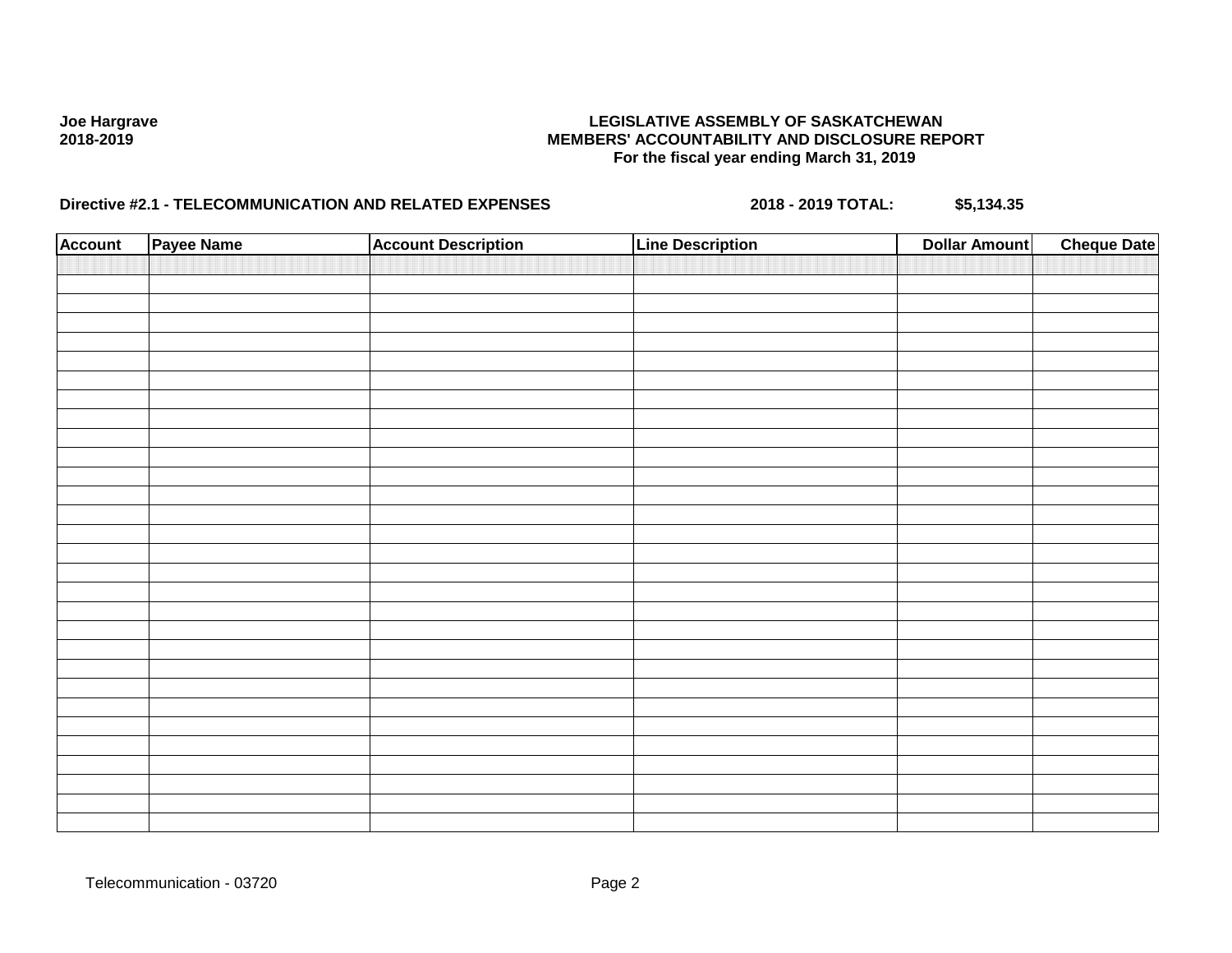| <b>Account</b> | Payee Name | <b>Account Description</b> | <b>Line Description</b> | <b>Dollar Amount</b> | <b>Cheque Date</b> |
|----------------|------------|----------------------------|-------------------------|----------------------|--------------------|
|                |            |                            |                         |                      |                    |
|                |            |                            |                         |                      |                    |
|                |            |                            |                         |                      |                    |
|                |            |                            |                         |                      |                    |
|                |            |                            |                         |                      |                    |
|                |            |                            |                         |                      |                    |
|                |            |                            |                         |                      |                    |
|                |            |                            |                         |                      |                    |
|                |            |                            |                         |                      |                    |
|                |            |                            |                         |                      |                    |
|                |            |                            |                         |                      |                    |
|                |            |                            |                         |                      |                    |
|                |            |                            |                         |                      |                    |
|                |            |                            |                         |                      |                    |
|                |            |                            |                         |                      |                    |
|                |            |                            |                         |                      |                    |
|                |            |                            |                         |                      |                    |
|                |            |                            |                         |                      |                    |
|                |            |                            |                         |                      |                    |
|                |            |                            |                         |                      |                    |
|                |            |                            |                         |                      |                    |
|                |            |                            |                         |                      |                    |
|                |            |                            |                         |                      |                    |
|                |            |                            |                         |                      |                    |
|                |            |                            |                         |                      |                    |
|                |            |                            |                         |                      |                    |
|                |            |                            |                         |                      |                    |
|                |            |                            |                         |                      |                    |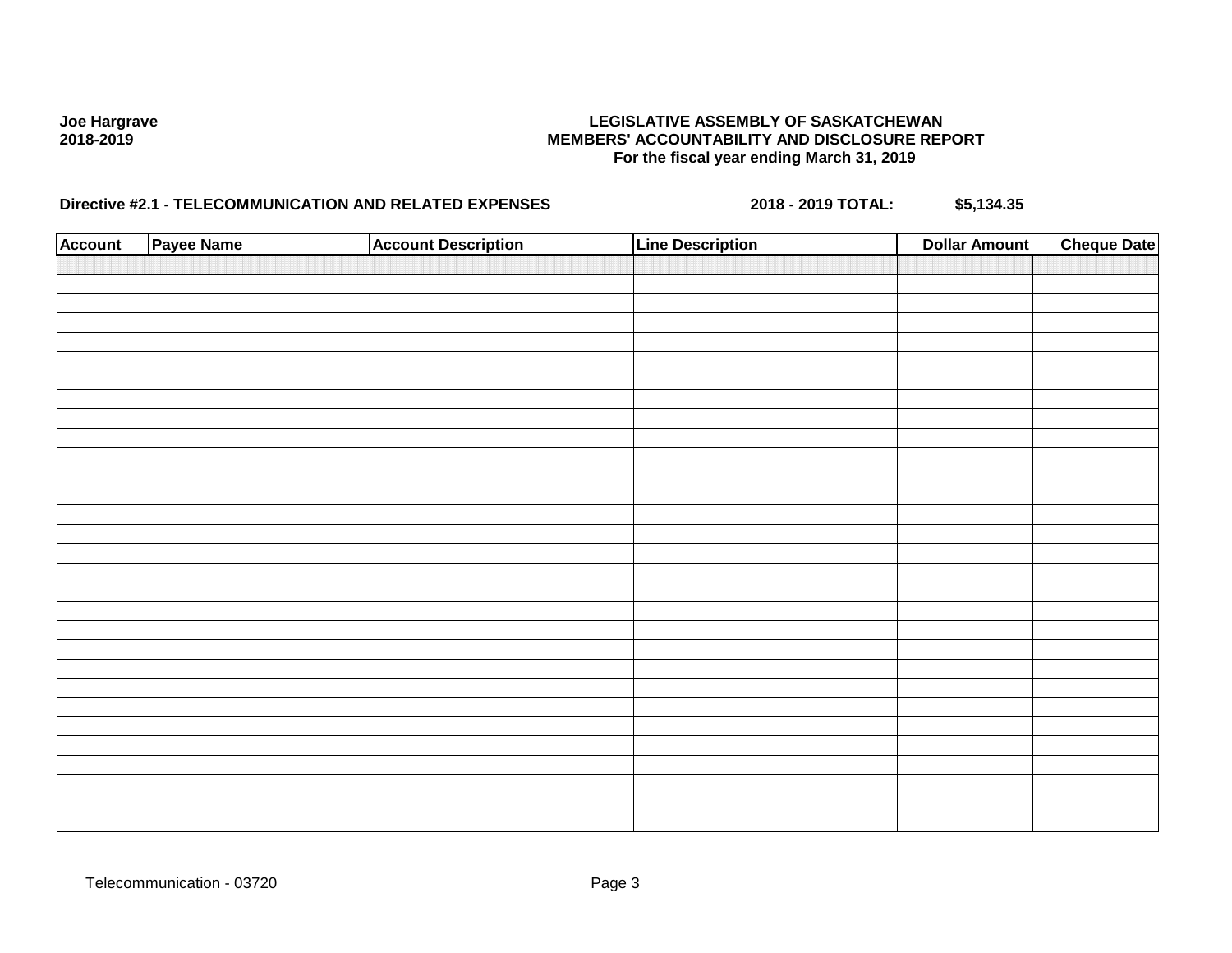| <b>Account</b> | Payee Name | <b>Account Description</b> | <b>Line Description</b> | <b>Dollar Amount</b> | <b>Cheque Date</b> |
|----------------|------------|----------------------------|-------------------------|----------------------|--------------------|
|                |            |                            |                         |                      |                    |
|                |            |                            |                         |                      |                    |
|                |            |                            |                         |                      |                    |
|                |            |                            |                         |                      |                    |
|                |            |                            |                         |                      |                    |
|                |            |                            |                         |                      |                    |
|                |            |                            |                         |                      |                    |
|                |            |                            |                         |                      |                    |
|                |            |                            |                         |                      |                    |
|                |            |                            |                         |                      |                    |
|                |            |                            |                         |                      |                    |
|                |            |                            |                         |                      |                    |
|                |            |                            |                         |                      |                    |
|                |            |                            |                         |                      |                    |
|                |            |                            |                         |                      |                    |
|                |            |                            |                         |                      |                    |
|                |            |                            |                         |                      |                    |
|                |            |                            |                         |                      |                    |
|                |            |                            |                         |                      |                    |
|                |            |                            |                         |                      |                    |
|                |            |                            |                         |                      |                    |
|                |            |                            |                         |                      |                    |
|                |            |                            |                         |                      |                    |
|                |            |                            |                         |                      |                    |
|                |            |                            |                         |                      |                    |
|                |            |                            |                         |                      |                    |
|                |            |                            |                         |                      |                    |
|                |            |                            |                         |                      |                    |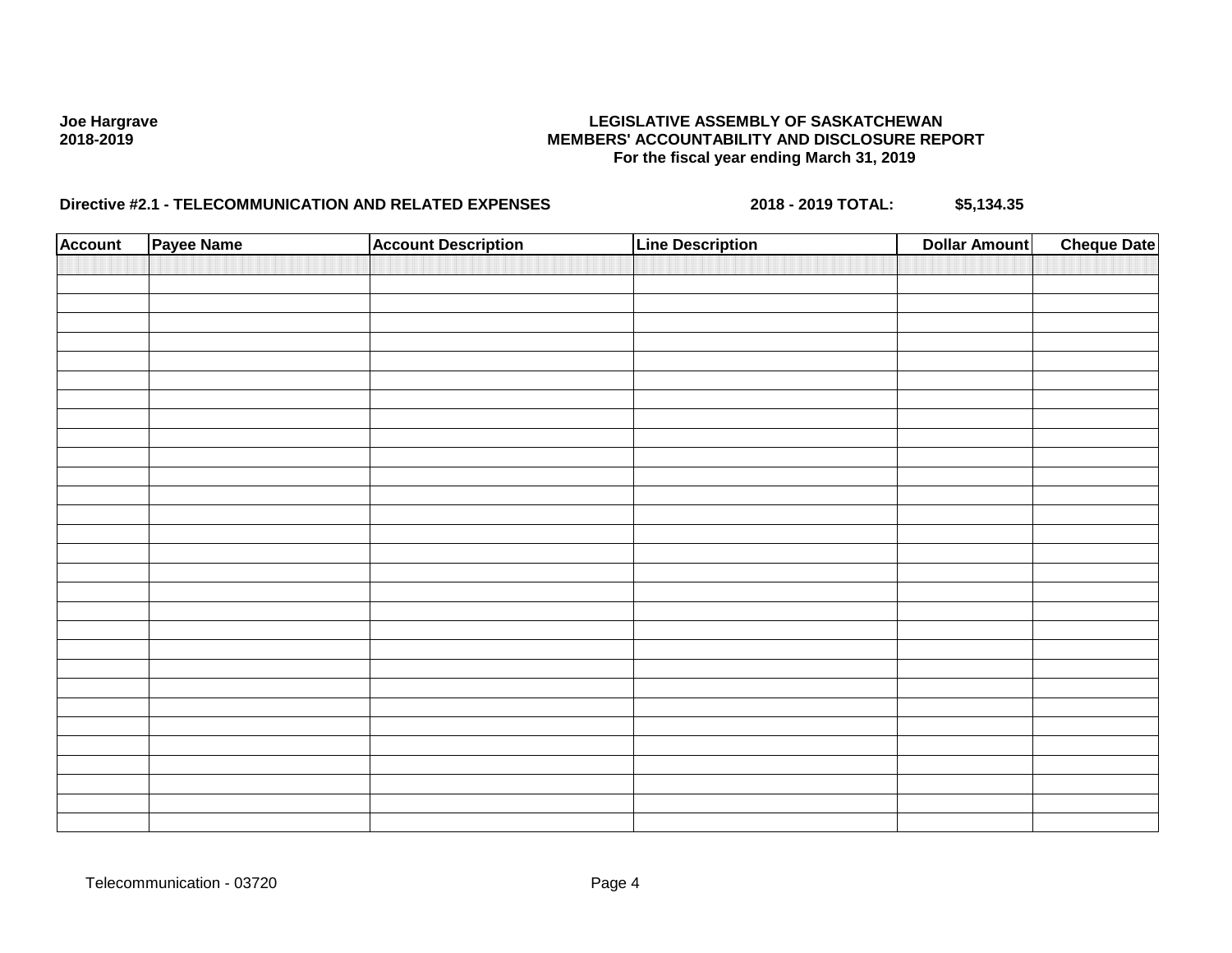| <b>Account</b> | <b>Payee Name</b> | <b>Account Description</b> | <b>Line Description</b> | Dollar Amount | <b>Cheque Date</b> |
|----------------|-------------------|----------------------------|-------------------------|---------------|--------------------|
|                |                   |                            |                         |               |                    |
|                |                   |                            |                         |               |                    |
|                |                   |                            |                         |               |                    |
|                |                   |                            |                         |               |                    |
|                |                   |                            |                         |               |                    |
|                |                   |                            |                         |               |                    |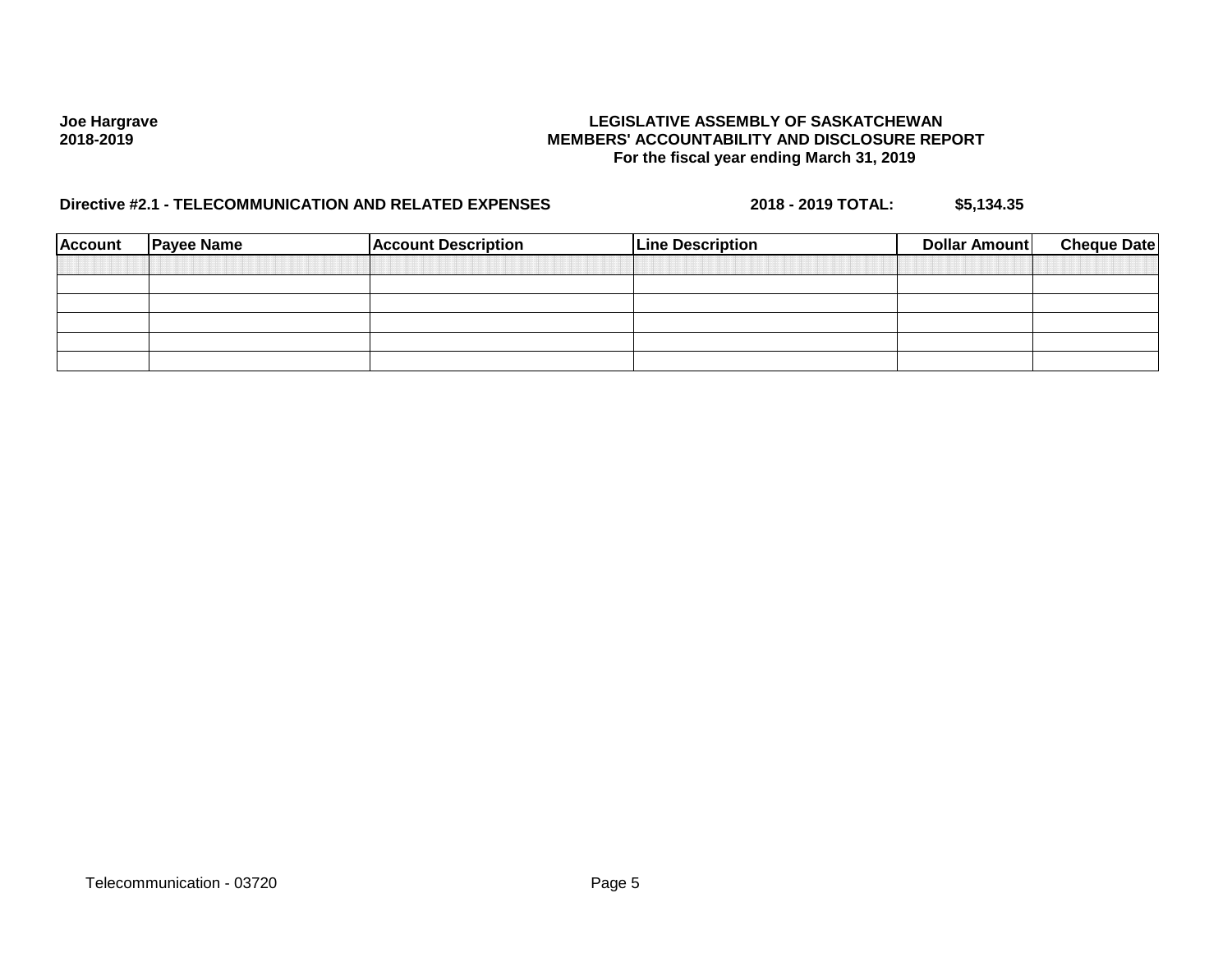### **LEGISLATIVE ASSEMBLY OF SASKATCHEWAN MEMBERS' ACCOUNTABILITY AND DISCLOSURE REPORT For the fiscal year ending March 31, 2019**

| <b>Account</b> | <b>Payee Name</b> | <b>Account Description</b>  | <b>Line Description</b>                            | <b>Dollar Amount</b> | <b>Cheque Date</b> |
|----------------|-------------------|-----------------------------|----------------------------------------------------|----------------------|--------------------|
|                |                   |                             |                                                    |                      |                    |
| 541900         | HARGRAVE, JOE     | <b>Elected Rep - Travel</b> | MLA TRAVEL MAY 5, 2018                             | 100.00               | 05-01-18           |
| 541900         | HARGRAVE, JOE     | <b>Elected Rep - Travel</b> | MLA TRAVEL APRIL 9 - 29, 2018                      | 2,268.15             | $05 - 02 - 18$     |
| 541900         | HARGRAVE, JOE     | Elected Rep - Travel        | MLA TRAVEL APRIL 30, 2018                          | 86.80                | 05-02-18           |
| 541900         | HARGRAVE, JOE     | <b>Elected Rep - Travel</b> | APRIL 2018 MLA REGINA<br><b>ACCOMMODATIONS</b>     | 1,500.00             | $05 - 02 - 18$     |
| 541900         | HARGRAVE, JOE     | Elected Rep - Travel        | MLA TRAVEL APRIL 17, 2018                          | 125.00               | $05-17-18$         |
| 541900         | HARGRAVE, JOE     | <b>Elected Rep - Travel</b> | MAY 2018 MLA REGINA<br><b>ACCOMMODATIONS</b>       | 1,550.00             | 05-29-18           |
| 541900         | HARGRAVE, JOE     | <b>Elected Rep - Travel</b> | MLA TRAVEL MAY 1 - 22, 2018                        | 2,142.95             | 06-01-18           |
| 541900         | HARGRAVE, JOE     | Elected Rep - Travel        | MLA TRAVEL MAY 23 - 31, 2018                       | 914.49               | $06 - 01 - 18$     |
| 541900         | HARGRAVE, JOE     | <b>Elected Rep - Travel</b> | MLA TRAVEL JUNE 19 2018                            | 324.12               | 07-01-18           |
| 541900         | HARGRAVE, JOE     | <b>Elected Rep - Travel</b> | MLA REGINA ACCOMMODATIONS JUNE<br>2018             | 1,500.00             | $07 - 01 - 18$     |
| 541900         | HARGRAVE, JOE     | <b>Elected Rep - Travel</b> | MLA REGINA ACCOMMODATION JULY<br>2018              | 1,550.00             | 08-01-18           |
| 541900         | HARGRAVE, JOE     | <b>Elected Rep - Travel</b> | MLA REGINA ACCOMMODATIONS AUGUST<br>2018           | 1,550.00             | 08-01-18           |
| 541900         | HARGRAVE, JOE     | Elected Rep - Travel        | MLA TRAVEL AUG 6-9 2018                            | 644.94               | 08-20-18           |
| 541900         | HARGRAVE, JOE     | <b>Elected Rep - Travel</b> | SEPTEMBER 2018 MLA REGINA<br><b>ACCOMMODATIONS</b> | 1,500.00             | $11-01-18$         |
| 541900         | HARGRAVE, JOE     | <b>Elected Rep - Travel</b> | OCTOBER 2018 MLA REGINA<br><b>ACCOMMODATIONS</b>   | 1,550.00             | $11 - 01 - 18$     |
| 541900         | HARGRAVE, JOE     | <b>Elected Rep - Travel</b> | MLA TRAVEL OCTOBER 24 - 31, 2018                   | 828.65               | $11-01-18$         |
| 541900         | HARGRAVE, JOE     | Elected Rep - Travel        | MLA TRAVEL OCT 25 2018                             | 73.50                | $11 - 01 - 18$     |
| 541900         | HARGRAVE, JOE     | Elected Rep - Travel        | MLA TRAVEL JUNE 19-AUGUST 9, 2018                  | 125.20               | $11 - 15 - 18$     |
| 541900         | HARGRAVE, JOE     | Elected Rep - Travel        | <b>MLA TRAVEL NOV 25-29 2018</b>                   | 708.40               | 12-01-18           |
| 541900         | HARGRAVE, JOE     | <b>Elected Rep - Travel</b> | MLA REGINA ACCOMMODATIONS NOV<br>2018              | 1,500.00             | $12 - 01 - 18$     |
| 541900         | HARGRAVE, JOE     | <b>Elected Rep - Travel</b> | MLA REGINA ACCOMMODATIONS DEC<br>2018              | 1,550.00             | 12-01-18           |
| 541900         | HARGRAVE, JOE     | Elected Rep - Travel        | MLA TRAVEL NOV 1-22 2018                           | 2,618.78             | 12-01-18           |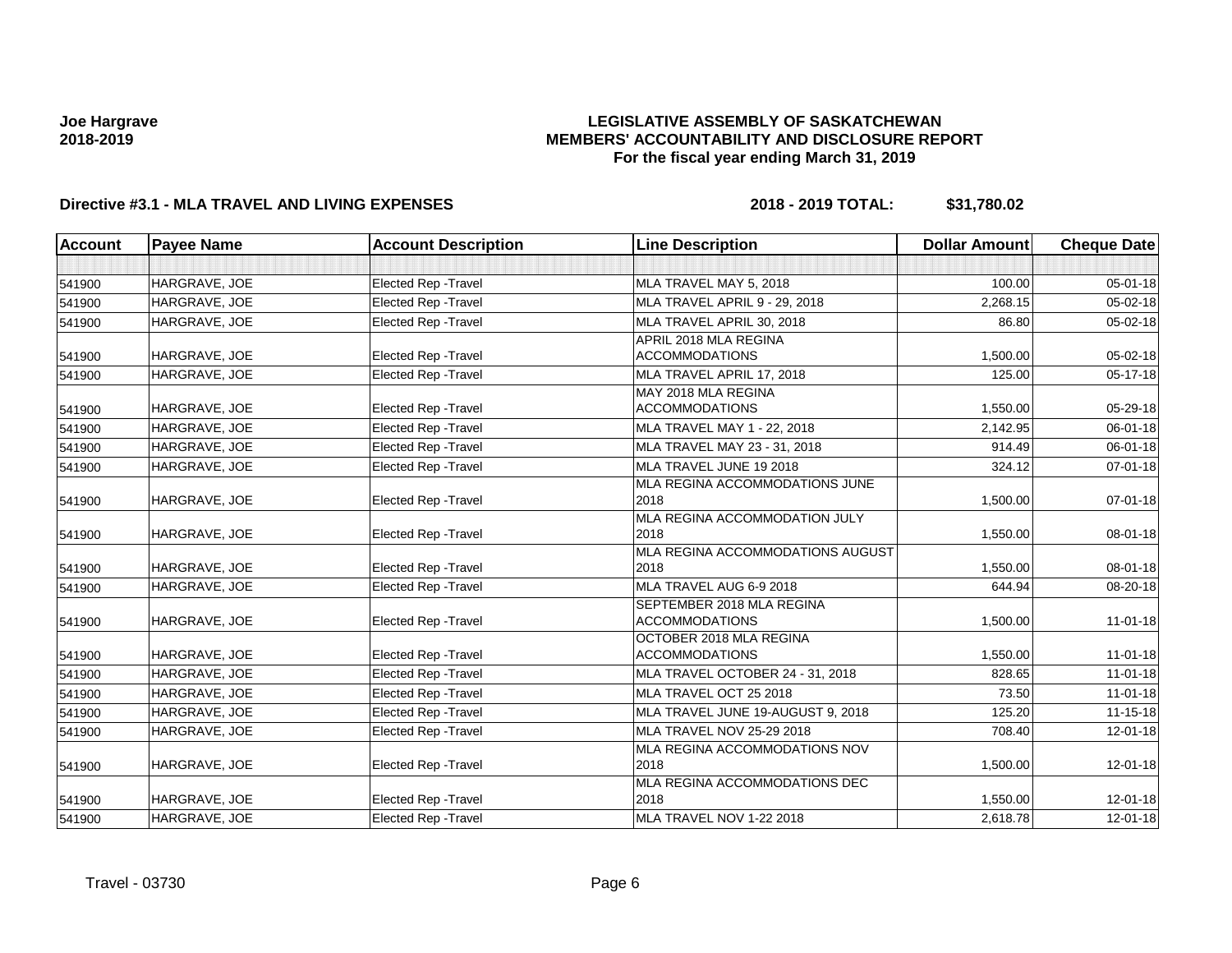### **LEGISLATIVE ASSEMBLY OF SASKATCHEWAN MEMBERS' ACCOUNTABILITY AND DISCLOSURE REPORT For the fiscal year ending March 31, 2019**

| Account | <b>Payee Name</b> | <b>Account Description</b> | <b>Line Description</b>                      | <b>Dollar Amount</b> | <b>Cheque Date</b> |
|---------|-------------------|----------------------------|----------------------------------------------|----------------------|--------------------|
|         |                   |                            |                                              |                      |                    |
| 541900  | HARGRAVE, JOE     | Elected Rep - Travel       | MLA TRAVEL DEC 2-6 2018                      | 788.55               | 12-12-18           |
| 541900  | HARGRAVE, JOE     | Elected Rep - Travel       | JAN 2019 MLA REGINA<br><b>ACCOMMODATIONS</b> | 903.70               | 03-01-19           |
| 541900  | HARGRAVE, JOE     | Elected Rep - Travel       | FEB 2019 MLA REGINA ACCOMMODATION            | 882.66               | 03-01-19           |
| 541900  | HARGRAVE, JOE     | Elected Rep - Travel       | MLA TRAVEL MAR 3 - 19 2019                   | 2,089.87             | 03-26-19           |
| 541900  | HARGRAVE, JOE     | Elected Rep - Travel       | MLA TRAVEL MAR 20 - 31 2019                  | 1,472.77             | 03-26-19           |
| 541900  | HARGRAVE, JOE     | Elected Rep - Travel       | MAR 2019 MLA REGINA ACCOMMODATION            | 931.49               | 03-29-19           |
|         |                   |                            |                                              |                      |                    |
|         |                   |                            |                                              |                      |                    |
|         |                   |                            |                                              |                      |                    |
|         |                   |                            |                                              |                      |                    |
|         |                   |                            |                                              |                      |                    |
|         |                   |                            |                                              |                      |                    |
|         |                   |                            |                                              |                      |                    |
|         |                   |                            |                                              |                      |                    |
|         |                   |                            |                                              |                      |                    |
|         |                   |                            |                                              |                      |                    |
|         |                   |                            |                                              |                      |                    |
|         |                   |                            |                                              |                      |                    |
|         |                   |                            |                                              |                      |                    |
|         |                   |                            |                                              |                      |                    |
|         |                   |                            |                                              |                      |                    |
|         |                   |                            |                                              |                      |                    |
|         |                   |                            |                                              |                      |                    |
|         |                   |                            |                                              |                      |                    |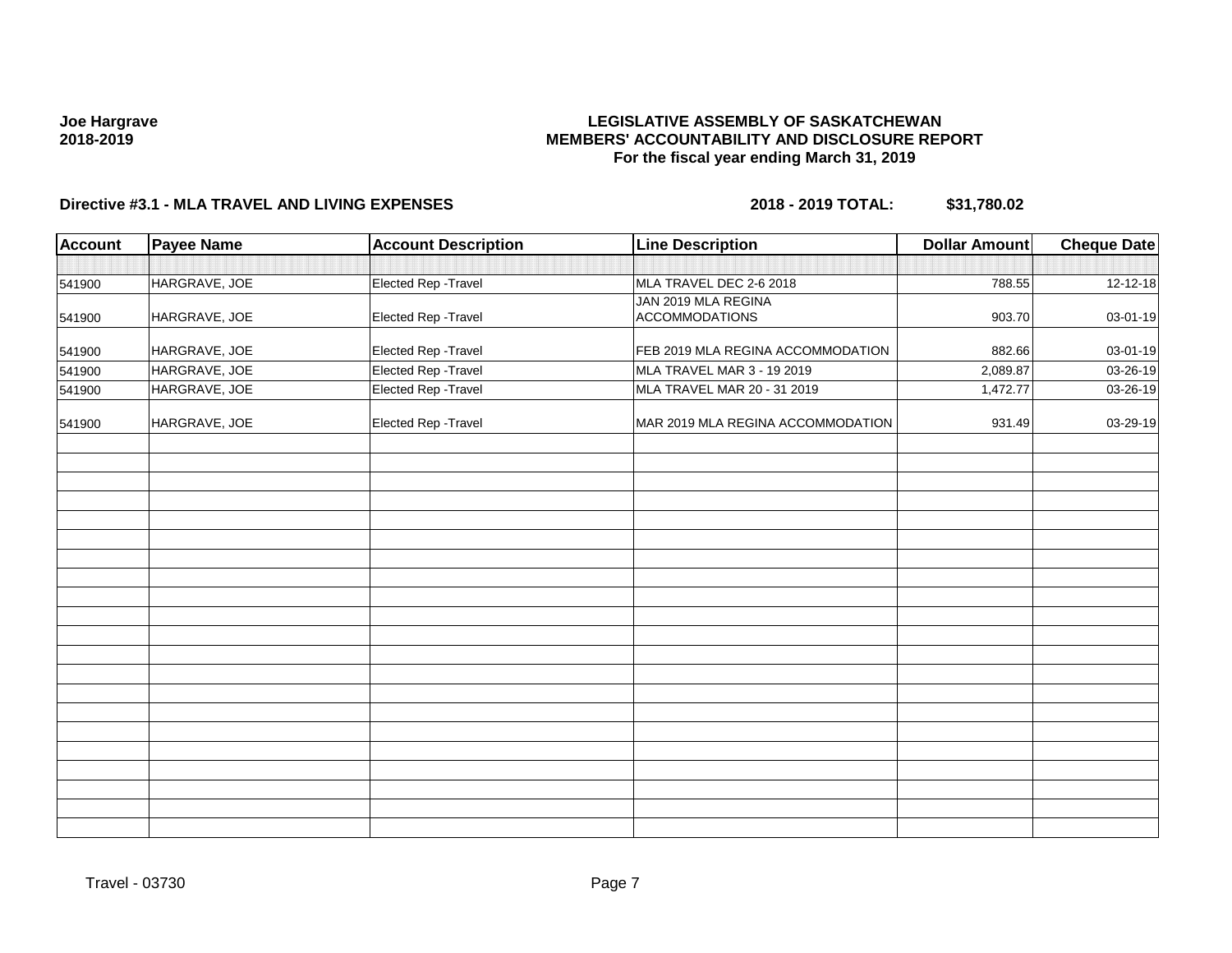### **LEGISLATIVE ASSEMBLY OF SASKATCHEWAN MEMBERS' ACCOUNTABILITY AND DISCLOSURE REPORT For the fiscal year ending March 31, 2019**

| <b>Account</b> | Payee Name | <b>Account Description</b> | <b>Line Description</b> | <b>Dollar Amount</b> | <b>Cheque Date</b> |
|----------------|------------|----------------------------|-------------------------|----------------------|--------------------|
|                |            |                            |                         |                      |                    |
|                |            |                            |                         |                      |                    |
|                |            |                            |                         |                      |                    |
|                |            |                            |                         |                      |                    |
|                |            |                            |                         |                      |                    |
|                |            |                            |                         |                      |                    |
|                |            |                            |                         |                      |                    |
|                |            |                            |                         |                      |                    |
|                |            |                            |                         |                      |                    |
|                |            |                            |                         |                      |                    |
|                |            |                            |                         |                      |                    |
|                |            |                            |                         |                      |                    |
|                |            |                            |                         |                      |                    |
|                |            |                            |                         |                      |                    |
|                |            |                            |                         |                      |                    |
|                |            |                            |                         |                      |                    |
|                |            |                            |                         |                      |                    |
|                |            |                            |                         |                      |                    |
|                |            |                            |                         |                      |                    |
|                |            |                            |                         |                      |                    |
|                |            |                            |                         |                      |                    |
|                |            |                            |                         |                      |                    |
|                |            |                            |                         |                      |                    |
|                |            |                            |                         |                      |                    |
|                |            |                            |                         |                      |                    |
|                |            |                            |                         |                      |                    |
|                |            |                            |                         |                      |                    |
|                |            |                            |                         |                      |                    |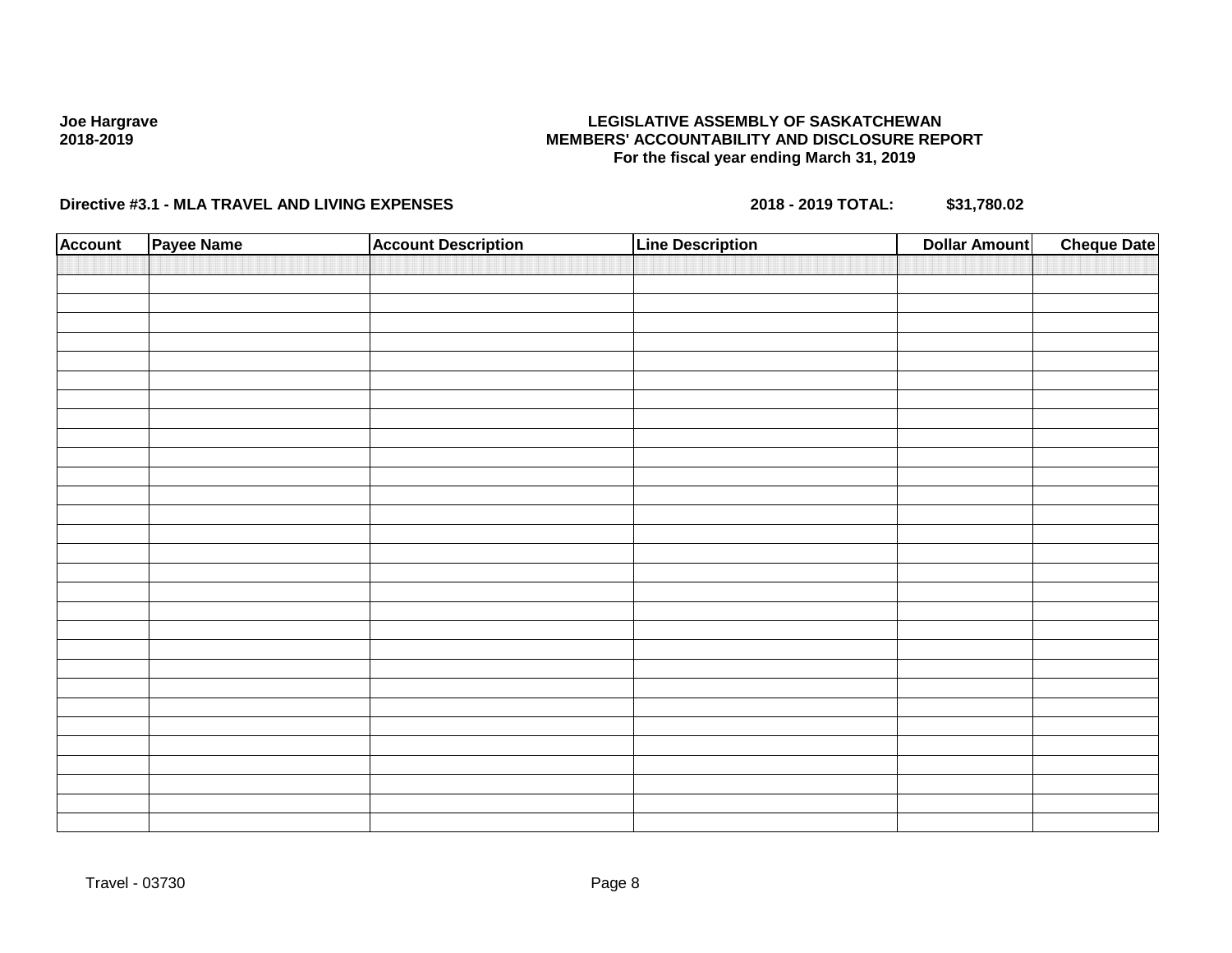### **LEGISLATIVE ASSEMBLY OF SASKATCHEWAN MEMBERS' ACCOUNTABILITY AND DISCLOSURE REPORT For the fiscal year ending March 31, 2019**

| <b>Account</b> | Payee Name | <b>Account Description</b> | <b>Line Description</b> | <b>Dollar Amount</b> | <b>Cheque Date</b> |
|----------------|------------|----------------------------|-------------------------|----------------------|--------------------|
|                |            |                            |                         |                      |                    |
|                |            |                            |                         |                      |                    |
|                |            |                            |                         |                      |                    |
|                |            |                            |                         |                      |                    |
|                |            |                            |                         |                      |                    |
|                |            |                            |                         |                      |                    |
|                |            |                            |                         |                      |                    |
|                |            |                            |                         |                      |                    |
|                |            |                            |                         |                      |                    |
|                |            |                            |                         |                      |                    |
|                |            |                            |                         |                      |                    |
|                |            |                            |                         |                      |                    |
|                |            |                            |                         |                      |                    |
|                |            |                            |                         |                      |                    |
|                |            |                            |                         |                      |                    |
|                |            |                            |                         |                      |                    |
|                |            |                            |                         |                      |                    |
|                |            |                            |                         |                      |                    |
|                |            |                            |                         |                      |                    |
|                |            |                            |                         |                      |                    |
|                |            |                            |                         |                      |                    |
|                |            |                            |                         |                      |                    |
|                |            |                            |                         |                      |                    |
|                |            |                            |                         |                      |                    |
|                |            |                            |                         |                      |                    |
|                |            |                            |                         |                      |                    |
|                |            |                            |                         |                      |                    |
|                |            |                            |                         |                      |                    |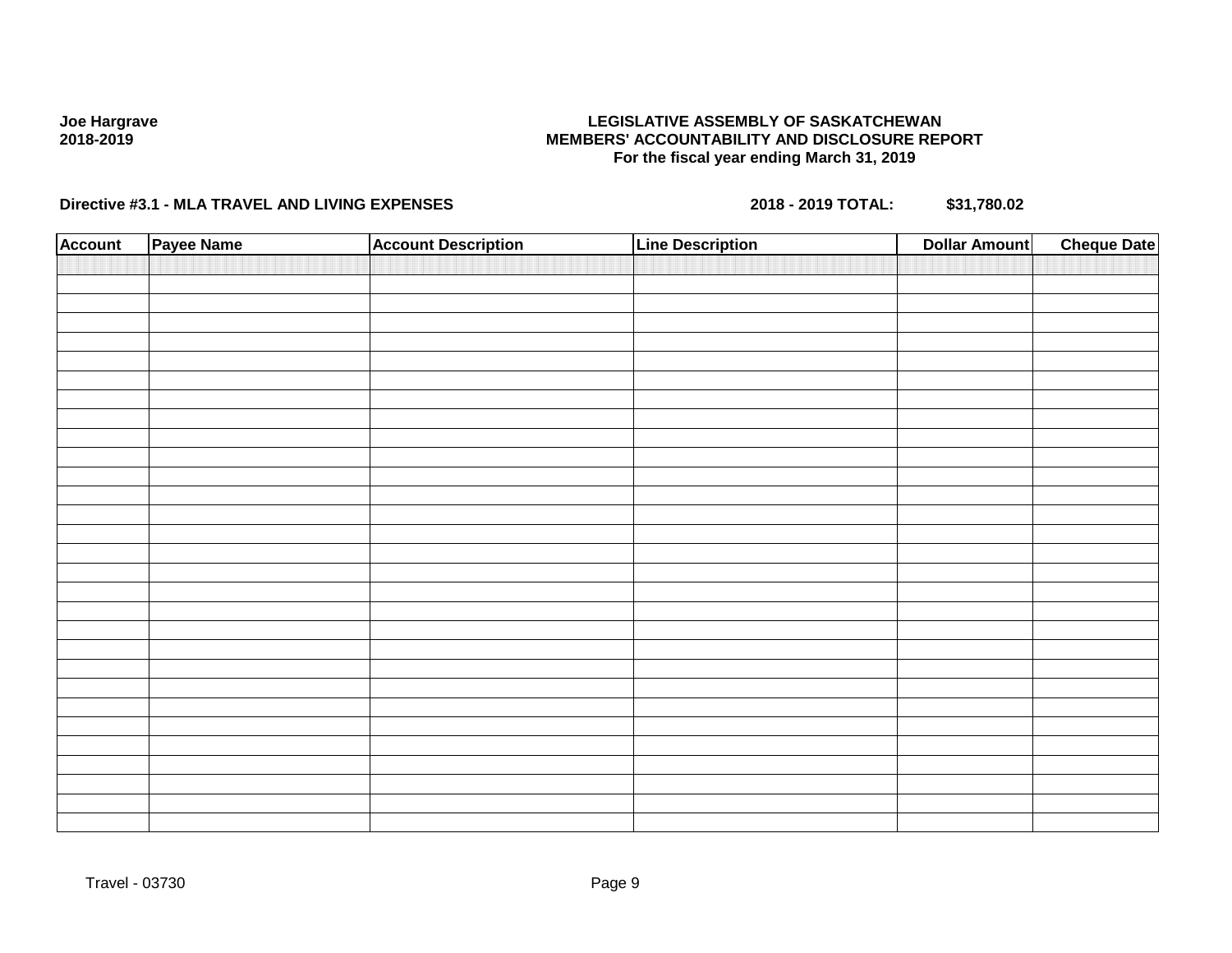### **LEGISLATIVE ASSEMBLY OF SASKATCHEWAN MEMBERS' ACCOUNTABILITY AND DISCLOSURE REPORT For the fiscal year ending March 31, 2019**

| <b>Account</b> | <b>Payee Name</b> | <b>Account Description</b> | <b>Line Description</b> | <b>Dollar Amount</b> | <b>Cheque Date</b> |
|----------------|-------------------|----------------------------|-------------------------|----------------------|--------------------|
|                |                   |                            |                         |                      |                    |
|                |                   |                            |                         |                      |                    |
|                |                   |                            |                         |                      |                    |
|                |                   |                            |                         |                      |                    |
|                |                   |                            |                         |                      |                    |
|                |                   |                            |                         |                      |                    |
|                |                   |                            |                         |                      |                    |
|                |                   |                            |                         |                      |                    |
|                |                   |                            |                         |                      |                    |
|                |                   |                            |                         |                      |                    |
|                |                   |                            |                         |                      |                    |
|                |                   |                            |                         |                      |                    |
|                |                   |                            |                         |                      |                    |
|                |                   |                            |                         |                      |                    |
|                |                   |                            |                         |                      |                    |
|                |                   |                            |                         |                      |                    |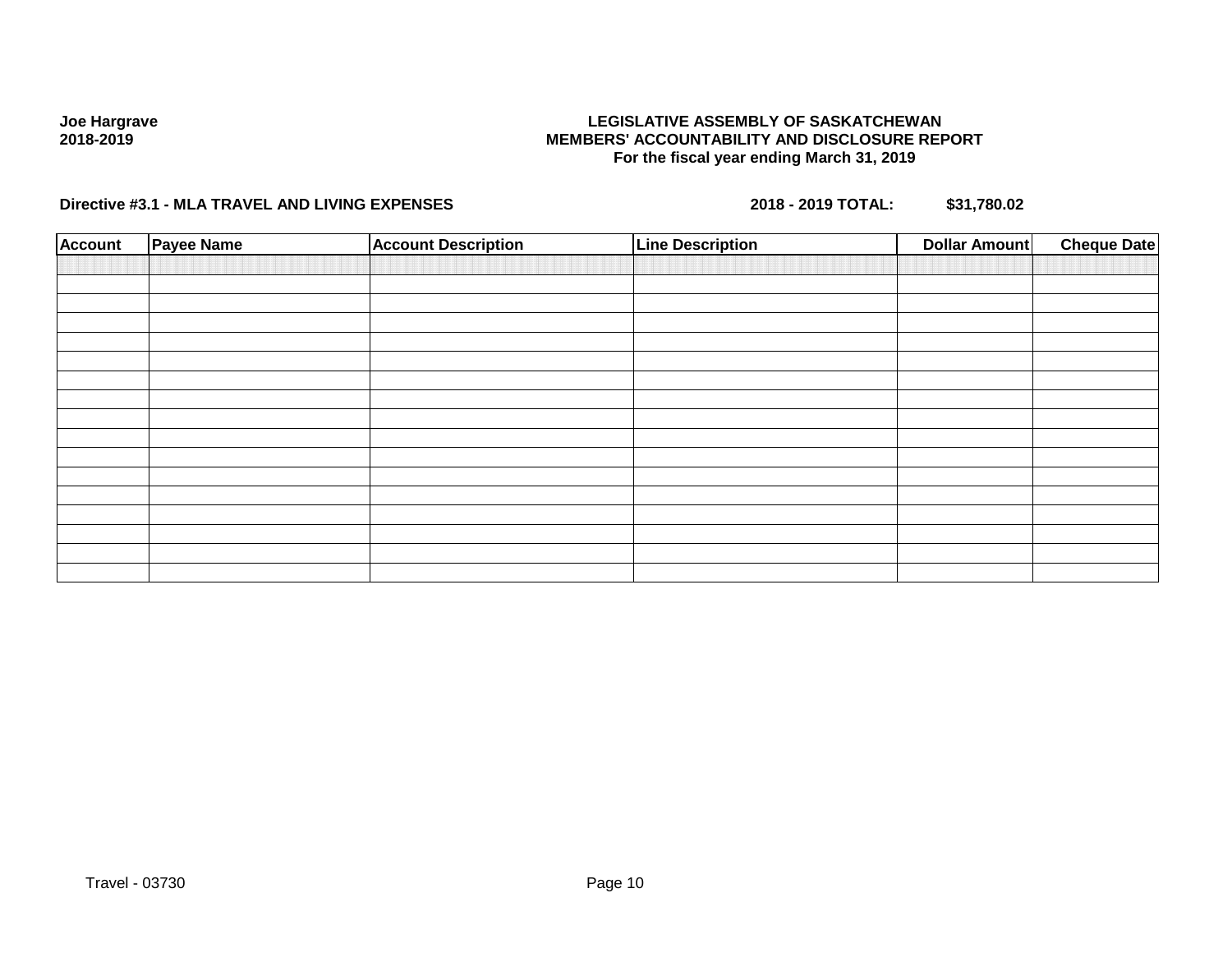### **LEGISLATIVE ASSEMBLY OF SASKATCHEWAN MEMBERS' ACCOUNTABILITY AND DISCLOSURE REPORT For the fiscal year ending March 31, 2019**

| <b>Account</b> | <b>Payee Name</b>                                                | <b>Account Description</b>                | <b>Line Description</b>                                | <b>Dollar Amount</b> | <b>Cheque Date</b> |
|----------------|------------------------------------------------------------------|-------------------------------------------|--------------------------------------------------------|----------------------|--------------------|
|                |                                                                  |                                           |                                                        |                      |                    |
| 522000         | TRIPLE R VENTURES                                                | Rent of Ground, Buildings and Other Space | APRIL 2018 MLA OFFICE RENT                             | 1,500.00             | 04-01-18           |
| 522000         | TRIPLE R VENTURES                                                | Rent of Ground, Buildings and Other Space | MAY 2018 MLA OFFICE RENT                               | 1,500.00             | 05-01-18           |
| 522000         | TRIPLE R VENTURES                                                | Rent of Ground, Buildings and Other Space | JUNE 2018 MLA OFFICE RENT                              | 1,500.00             | 06-01-18           |
| 522000         | TRIPLE R VENTURES                                                | Rent of Ground, Buildings and Other Space | MLA OFFICE RENT JULY 2018                              | 1,500.00             | 07-01-18           |
| 522000         | TRIPLE R VENTURES                                                | Rent of Ground, Buildings and Other Space | MLA OFFICE RENT AUGUST 2018                            | 1,500.00             | 08-01-18           |
| 522000         | TRIPLE R VENTURES                                                | Rent of Ground, Buildings and Other Space | MLA OFFICE RENT SEPTEMBER 2018                         | 1,500.00             | 10-18-18           |
| 522000         | TRIPLE R VENTURES                                                | Rent of Ground, Buildings and Other Space | MLA OFFICE RENT OCTOBER 2018                           | 1,500.00             | $11-01-18$         |
| 522000         | TRIPLE R VENTURES                                                | Rent of Ground, Buildings and Other Space | MLA OFFICE RENT NOVEMBER 2018                          | 1,500.00             | $11-01-18$         |
| 522000         | TRIPLE R VENTURES                                                | Rent of Ground, Buildings and Other Space | MLA OFFICE RENT DECEMBER 2018                          | 1,500.00             | 12-01-18           |
| 522000         | TRIPLE R VENTURES                                                | Rent of Ground, Buildings and Other Space | JAN 2019 MLA OFFICE RENT                               | 1,500.00             | $01 - 01 - 19$     |
| 522000         | TRIPLE R VENTURES                                                | Rent of Ground, Buildings and Other Space | <b>ANNUAL SHARED COSTS</b>                             | 3,434.74             | 02-01-19           |
| 522000         | TRIPLE R VENTURES                                                | Rent of Ground, Buildings and Other Space | FEB 2019 MLA OFFICE RENT                               | 1,500.00             | 02-01-19           |
| 522000         | TRIPLE R VENTURES                                                | Rent of Ground, Buildings and Other Space | MARCH 2019 MLA OFFICE RENT                             | 1,500.00             | 03-01-19           |
| 522500         | <b>CORNERSTONE INSURANCE</b><br><b>SERVICES INCORPORATED</b>     | <b>Insurance Premiums</b>                 | <b>INSURANCE PREMIUMS</b>                              | 470.64               | $07 - 01 - 18$     |
| 522700         | 101122870 SASKATCHEWAN LTD.                                      | Utilities - Electricity and Nat Gas       | ADVERTISING/LIGHTING - NO PST ON<br><b>ADVERTISING</b> | 35.00                | 05-01-18           |
| 524600         | <b>GOLDEN'S FIRE EXTINGUISHERS</b><br><b>SALES &amp; SERVICE</b> | <b>Maintenance Contracts</b>              | <b>FIRE EXTINGUISHER SERVICES</b>                      | 25.00                | 06-11-18           |
| 525000         | <b>SHARE</b>                                                     | Postal, Courier, Freight and Related      | <b>FLYER DELIVERY</b>                                  | 173.16               | 10-03-18           |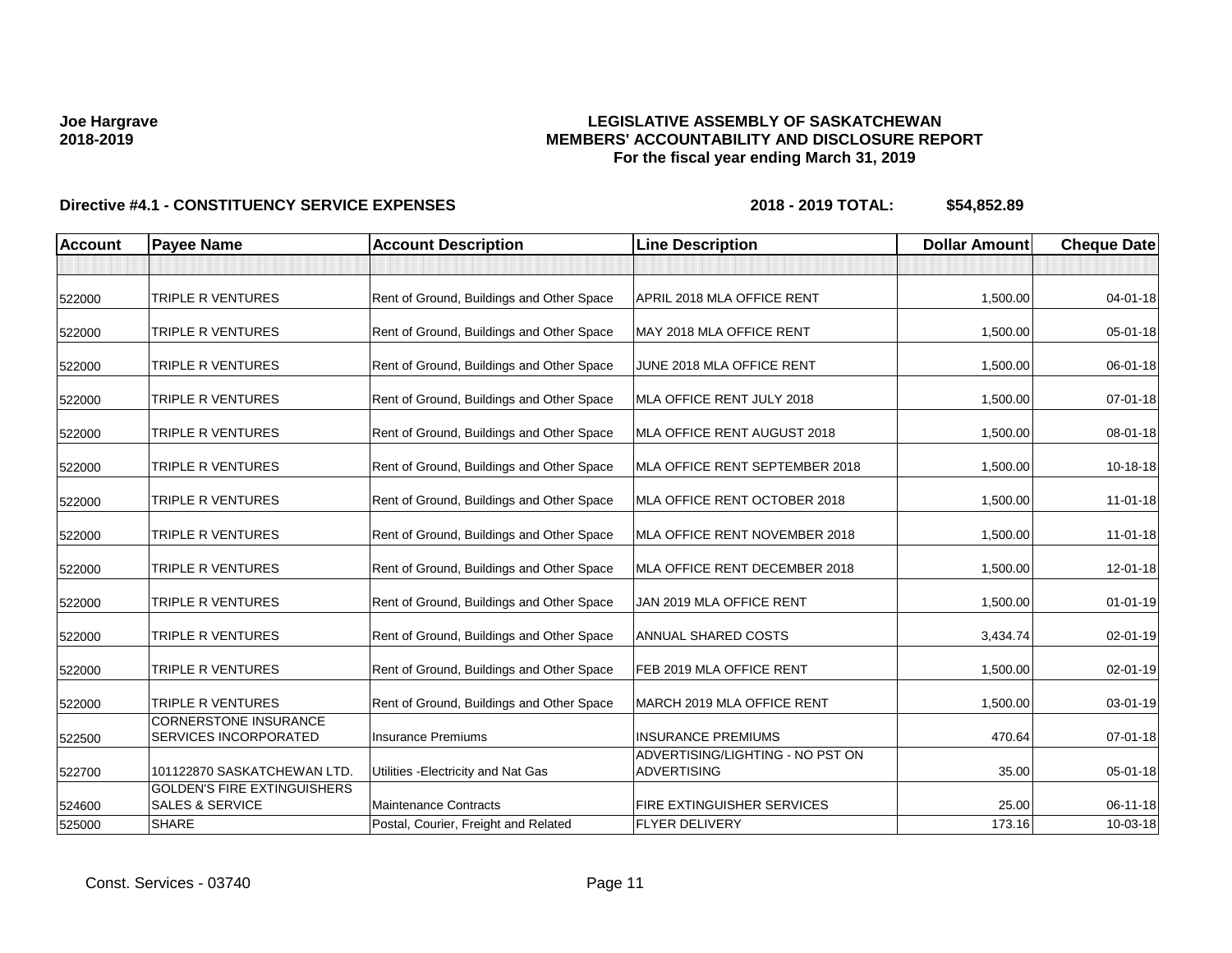### **LEGISLATIVE ASSEMBLY OF SASKATCHEWAN MEMBERS' ACCOUNTABILITY AND DISCLOSURE REPORT For the fiscal year ending March 31, 2019**

| <b>Account</b> | <b>Payee Name</b>                    | <b>Account Description</b>              | <b>Line Description</b>          | <b>Dollar Amount</b> | <b>Cheque Date</b> |
|----------------|--------------------------------------|-----------------------------------------|----------------------------------|----------------------|--------------------|
|                |                                      |                                         |                                  |                      |                    |
| 530000         | HARGRAVE, JOE                        | <b>Communications Development Costs</b> | REIMB: ADVERTISING PRODUCTION    | 259.70               | 03-11-19           |
|                |                                      |                                         | AD HOC CONSULTING - BRAND        |                      |                    |
| 530300         | MARU GROUP CANADA INC.               | Primary Research/Focus group            | HEALTH/TRACKING U&A              | 632.98               | 08-01-18           |
|                |                                      |                                         | AD HOC CONSULTING-BRAND          |                      |                    |
| 530300         | <b>MARU GROUP CANADA INC.</b>        | Primary Research/Focus group            | HEALTH/TRACKING/U&A              | 632.98               | $10 - 01 - 18$     |
| 530300         | MARU GROUP CANADA INC.               | Primary Research/Focus group            | GROUP AD HOC CONSULTING          | 632.98               | $11-01-18$         |
| 530300         | MARU GROUP CANADA INC.               | Primary Research/Focus group            | GROUP AD AD CONSULTING           | 632.98               | 12-01-18           |
| 530500         | 101122870 SASKATCHEWAN LTD.          | Media Placement                         | ADVERTISING - NO GST             | 635.00               | 04-01-18           |
|                |                                      |                                         | ADVERTISING/LIGHTING - NO PST ON |                      |                    |
| 530500         | 101122870 SASKATCHEWAN LTD.          | Media Placement                         | <b>ADVERTISING</b>               | 600.00               | 05-01-18           |
| 530500         | 101122870 SASKATCHEWAN LTD.          | <b>Media Placement</b>                  | ADVERTISING - NO GST             | 635.00               | $05-17-18$         |
|                |                                      |                                         |                                  |                      |                    |
| 530500         | 101122870 SASKATCHEWAN LTD.          | Media Placement                         | ADVERTISING - NO GST             | 635.00               | 07-01-18           |
| 530500         | 101122870 SASKATCHEWAN LTD.          | Media Placement                         | ADVERTISING - NO GST             | 635.00               | 08-01-18           |
| 530500         | <b>BELL MEDIA INC.</b>               | <b>Media Placement</b>                  | <b>ADVERTISING</b>               | 252.00               | 11-15-18           |
| 530500         | <b>CREATIVE FIRE</b>                 | <b>Media Placement</b>                  | <b>ADVERTISING</b>               | 1,061.20             | 08-17-18           |
| 530500         | FOLIOJUMPLINE PUBLISHING INC.        | Media Placement                         | <b>ADVERTISING</b>               | 25.00                | 05-01-18           |
| 530500         | FOLIOJUMPLINE PUBLISHING INC.        | Media Placement                         | ADVERTISING                      | 25.00                | 05-01-18           |
| 530500         | FOLIOJUMPLINE PUBLISHING INC.        | Media Placement                         | <b>ADVERTISING</b>               | 25.00                | 05-01-18           |
| 530500         | FOLIOJUMPLINE PUBLISHING INC.        | <b>Media Placement</b>                  | <b>ADVERTISING</b>               | 25.00                | 05-01-18           |
| 530500         | FOLIOJUMPLINE PUBLISHING INC.        | Media Placement                         | ADVERTISING                      | 75.00                | 05-05-18           |
| 530500         | FOLIOJUMPLINE PUBLISHING INC.        | <b>Media Placement</b>                  | <b>ADVERTISING</b>               | 75.00                | 05-12-18           |
| 530500         | FOLIOJUMPLINE PUBLISHING INC.        | <b>Media Placement</b>                  | <b>ADVERTISING</b>               | 25.00                | 05-15-18           |
| 530500         | <b>FOLIOJUMPLINE PUBLISHING INC.</b> | <b>Media Placement</b>                  | ADVERTISING                      | 75.00                | 06-01-18           |
| 530500         | FOLIOJUMPLINE PUBLISHING INC.        | <b>Media Placement</b>                  | <b>ADVERTISING</b>               | 25.00                | 06-01-18           |
| 530500         | FOLIOJUMPLINE PUBLISHING INC.        | <b>Media Placement</b>                  | <b>ADVERTISING</b>               | 25.00                | 06-01-18           |
| 530500         | FOLIOJUMPLINE PUBLISHING INC.        | Media Placement                         | ADVERTISING                      | 25.00                | 06-01-18           |
| 530500         | FOLIOJUMPLINE PUBLISHING INC.        | Media Placement                         | <b>ADVERTISING</b>               | 25.00                | 06-01-18           |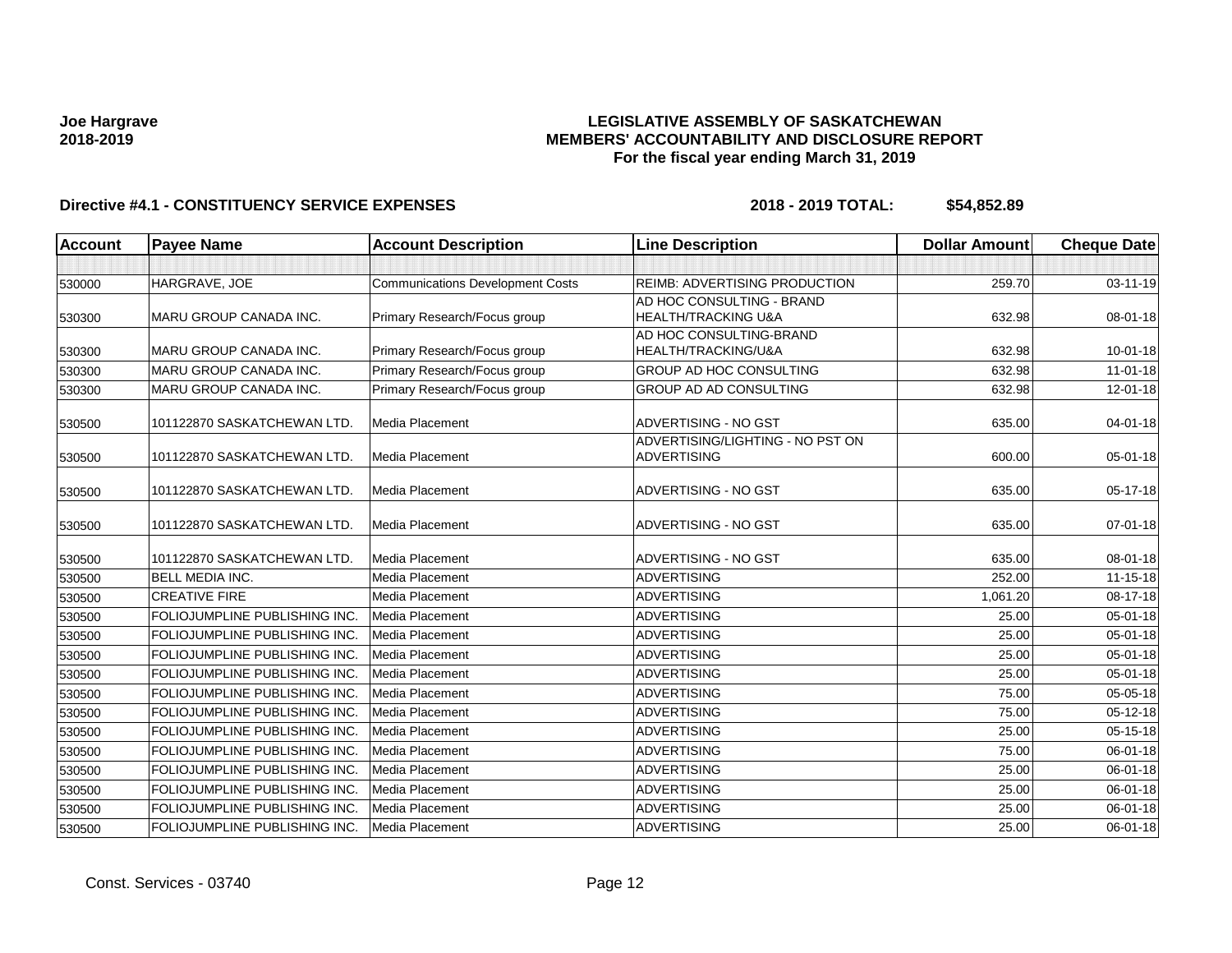### **LEGISLATIVE ASSEMBLY OF SASKATCHEWAN MEMBERS' ACCOUNTABILITY AND DISCLOSURE REPORT For the fiscal year ending March 31, 2019**

| <b>Account</b> | <b>Payee Name</b>             | <b>Account Description</b> | <b>Line Description</b> | <b>Dollar Amount</b> | <b>Cheque Date</b> |
|----------------|-------------------------------|----------------------------|-------------------------|----------------------|--------------------|
|                |                               |                            |                         |                      |                    |
| 530500         | FOLIOJUMPLINE PUBLISHING INC. | Media Placement            | <b>ADVERTISING</b>      | 25.00                | 06-01-18           |
| 530500         | FOLIOJUMPLINE PUBLISHING INC. | Media Placement            | <b>ADVERTISING</b>      | 25.00                | 06-01-18           |
| 530500         | FOLIOJUMPLINE PUBLISHING INC. | Media Placement            | <b>ADVERTISING</b>      | 25.00                | 06-01-18           |
| 530500         | FOLIOJUMPLINE PUBLISHING INC. | Media Placement            | <b>ADVERTISING</b>      | 25.00                | 06-01-18           |
| 530500         | FOLIOJUMPLINE PUBLISHING INC. | Media Placement            | <b>ADVERTISING</b>      | 25.00                | 06-01-18           |
| 530500         | FOLIOJUMPLINE PUBLISHING INC. | Media Placement            | <b>ADVERTISING</b>      | 75.00                | 06-01-18           |
| 530500         | FOLIOJUMPLINE PUBLISHING INC. | Media Placement            | <b>ADVERTISING</b>      | 25.00                | 06-01-18           |
| 530500         | FOLIOJUMPLINE PUBLISHING INC. | <b>Media Placement</b>     | <b>ADVERTISING</b>      | 25.00                | 06-01-18           |
| 530500         | FOLIOJUMPLINE PUBLISHING INC. | Media Placement            | <b>ADVERTISING</b>      | 50.00                | 06-02-18           |
| 530500         | FOLIOJUMPLINE PUBLISHING INC. | Media Placement            | <b>ADVERTISING</b>      | 75.00                | 06-09-18           |
| 530500         | FOLIOJUMPLINE PUBLISHING INC. | Media Placement            | <b>ADVERTISING</b>      | 75.00                | 07-01-18           |
| 530500         | FOLIOJUMPLINE PUBLISHING INC. | Media Placement            | <b>ADVERTISING</b>      | 75.00                | $07 - 01 - 18$     |
| 530500         | FOLIOJUMPLINE PUBLISHING INC. | Media Placement            | <b>ADVERTISING</b>      | 75.00                | 08-01-18           |
| 530500         | FOLIOJUMPLINE PUBLISHING INC. | Media Placement            | <b>ADVERTISING</b>      | 75.00                | 08-01-18           |
| 530500         | FOLIOJUMPLINE PUBLISHING INC. | Media Placement            | <b>ADVERTISING</b>      | 75.00                | 08-01-18           |
| 530500         | FOLIOJUMPLINE PUBLISHING INC. | Media Placement            | <b>ADVERTISING</b>      | 150.00               | 08-01-18           |
| 530500         | FOLIOJUMPLINE PUBLISHING INC. | Media Placement            | <b>ADVERTISING</b>      | 75.00                | 08-01-18           |
| 530500         | FOLIOJUMPLINE PUBLISHING INC. | Media Placement            | <b>ADVERTISING</b>      | 75.00                | 08-04-18           |
| 530500         | FOLIOJUMPLINE PUBLISHING INC. | Media Placement            | <b>ADVERTISING</b>      | 75.00                | 08-11-18           |
| 530500         | FOLIOJUMPLINE PUBLISHING INC. | Media Placement            | <b>ADVERTISING</b>      | 75.00                | 08-18-18           |
| 530500         | FOLIOJUMPLINE PUBLISHING INC. | Media Placement            | <b>ADVERTISING</b>      | 50.00                | 09-01-18           |
| 530500         | FOLIOJUMPLINE PUBLISHING INC. | Media Placement            | <b>ADVERTISING</b>      | 75.00                | 09-01-18           |
| 530500         | FOLIOJUMPLINE PUBLISHING INC. | Media Placement            | <b>ADVERTISING</b>      | 100.00               | $10 - 01 - 18$     |
| 530500         | FOLIOJUMPLINE PUBLISHING INC. | Media Placement            | <b>ADVERTISING</b>      | 75.00                | $10 - 01 - 18$     |
| 530500         | FOLIOJUMPLINE PUBLISHING INC. | Media Placement            | <b>ADVERTISING</b>      | 75.00                | $10 - 01 - 18$     |
| 530500         | FOLIOJUMPLINE PUBLISHING INC. | Media Placement            | <b>ADVERTISING</b>      | 75.00                | 10-06-18           |
| 530500         | FOLIOJUMPLINE PUBLISHING INC. | Media Placement            | <b>ADVERTISING</b>      | 75.00                | 10-15-18           |
| 530500         | FOLIOJUMPLINE PUBLISHING INC. | Media Placement            | <b>ADVERTISING</b>      | 75.00                | $11-01-18$         |
| 530500         | FOLIOJUMPLINE PUBLISHING INC. | Media Placement            | <b>ADVERTISING</b>      | 75.00                | $11-01-18$         |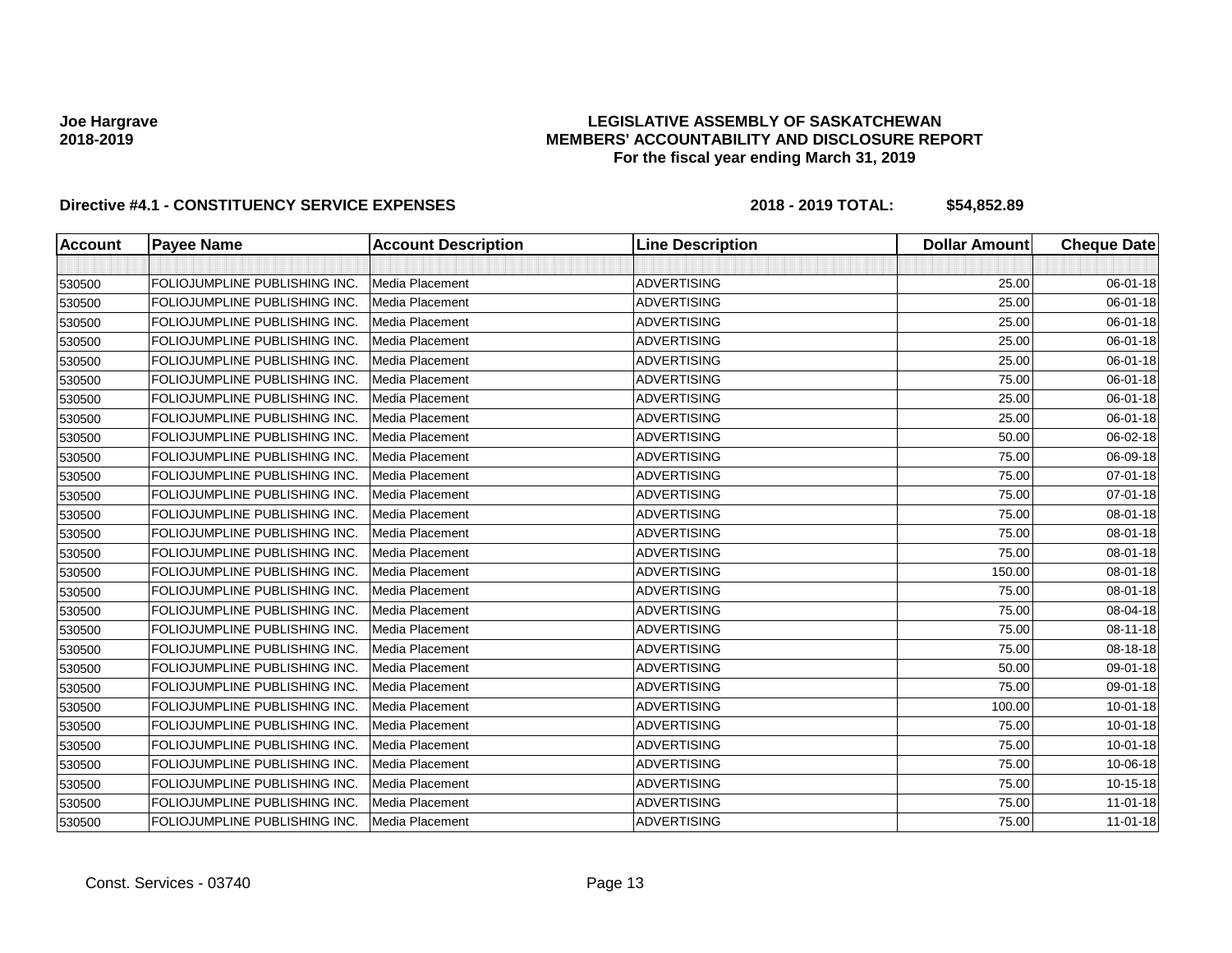### **LEGISLATIVE ASSEMBLY OF SASKATCHEWAN MEMBERS' ACCOUNTABILITY AND DISCLOSURE REPORT For the fiscal year ending March 31, 2019**

| <b>Account</b> | <b>Payee Name</b>             | <b>Account Description</b> | <b>Line Description</b>   | <b>Dollar Amount</b> | <b>Cheque Date</b> |
|----------------|-------------------------------|----------------------------|---------------------------|----------------------|--------------------|
|                |                               |                            |                           |                      |                    |
| 530500         | FOLIOJUMPLINE PUBLISHING INC. | Media Placement            | <b>ADVERTISING</b>        | 75.00                | $11 - 01 - 18$     |
| 530500         | FOLIOJUMPLINE PUBLISHING INC. | Media Placement            | <b>ADVERTISING</b>        | 75.00                | 11-03-18           |
| 530500         | FOLIOJUMPLINE PUBLISHING INC. | Media Placement            | <b>ADVERTISING</b>        | 75.00                | 11-10-18           |
| 530500         | FOLIOJUMPLINE PUBLISHING INC. | Media Placement            | <b>ADVERTISING</b>        | 75.00                | $11 - 17 - 18$     |
| 530500         | FOLIOJUMPLINE PUBLISHING INC. | Media Placement            | <b>ADVERTISING</b>        | 50.00                | 12-01-18           |
| 530500         | FOLIOJUMPLINE PUBLISHING INC. | Media Placement            | <b>ADVERTISING</b>        | 75.00                | 12-01-18           |
| 530500         | FOLIOJUMPLINE PUBLISHING INC. | Media Placement            | <b>ADVERTISING</b>        | 75.00                | $01 - 01 - 19$     |
| 530500         | FOLIOJUMPLINE PUBLISHING INC. | Media Placement            | <b>ADVERTISING</b>        | 100.00               | $01 - 01 - 19$     |
| 530500         | FOLIOJUMPLINE PUBLISHING INC. | Media Placement            | <b>ADVERTISING</b>        | 75.00                | $01 - 01 - 19$     |
| 530500         | FOLIOJUMPLINE PUBLISHING INC. | Media Placement            | <b>ADVERTISING</b>        | 75.00                | $01 - 03 - 19$     |
| 530500         | FOLIOJUMPLINE PUBLISHING INC. | Media Placement            | <b>ADVERTISING</b>        | 75.00                | $01 - 05 - 19$     |
| 530500         | FOLIOJUMPLINE PUBLISHING INC. | Media Placement            | <b>ADVERTISING</b>        | 75.00                | $01 - 12 - 19$     |
| 530500         | FOLIOJUMPLINE PUBLISHING INC. | Media Placement            | <b>ADVERTISING</b>        | 75.00                | $02 - 01 - 19$     |
| 530500         | FOLIOJUMPLINE PUBLISHING INC. | Media Placement            | <b>ADVERTISING</b>        | 25.00                | 02-01-19           |
| 530500         | FOLIOJUMPLINE PUBLISHING INC. | Media Placement            | <b>ADVERTISING</b>        | 75.00                | $02 - 01 - 19$     |
| 530500         | FOLIOJUMPLINE PUBLISHING INC. | Media Placement            | <b>ADVERTISING</b>        | 75.00                | 02-28-19           |
| 530500         | FOLIOJUMPLINE PUBLISHING INC. | Media Placement            | <b>ADVERTISING</b>        | 25.00                | 03-01-19           |
| 530500         | FOLIOJUMPLINE PUBLISHING INC. | Media Placement            | <b>ADVERTISING</b>        | 75.00                | 03-01-19           |
| 530500         | FOLIOJUMPLINE PUBLISHING INC. | Media Placement            | <b>ADVERTISING</b>        | 75.00                | 03-01-19           |
| 530500         | FOLIOJUMPLINE PUBLISHING INC. | Media Placement            | <b>ADVERTISING</b>        | 50.00                | 03-01-19           |
| 530500         | FOLIOJUMPLINE PUBLISHING INC. | Media Placement            | <b>ADVERTISING</b>        | 50.00                | 03-02-19           |
| 530500         | FOLIOJUMPLINE PUBLISHING INC. | Media Placement            | <b>ADVERTISING</b>        | 75.00                | 03-06-19           |
| 530500         | FOLIOJUMPLINE PUBLISHING INC. | Media Placement            | <b>ADVERTISING</b>        | 75.00                | 03-09-19           |
| 530500         | FOLIOJUMPLINE PUBLISHING INC. | Media Placement            | <b>ADVERTISING</b>        | 75.00                | 03-23-19           |
| 530500         | FOLIOJUMPLINE PUBLISHING INC. | Media Placement            | <b>ADVERTISING</b>        | 75.00                | 03-29-19           |
| 530500         | HARGRAVE, JOE                 | Media Placement            | <b>REIMB: ADVERTISING</b> | 26.00                | 09-01-18           |
| 530500         | HARGRAVE, JOE                 | Media Placement            | <b>REIMB: ADVERTISING</b> | 1,300.00             | 03-04-19           |
| 530500         | HARGRAVE, JOE                 | Media Placement            | <b>REIMB: ADVERTISING</b> | 25.00                | 03-05-19           |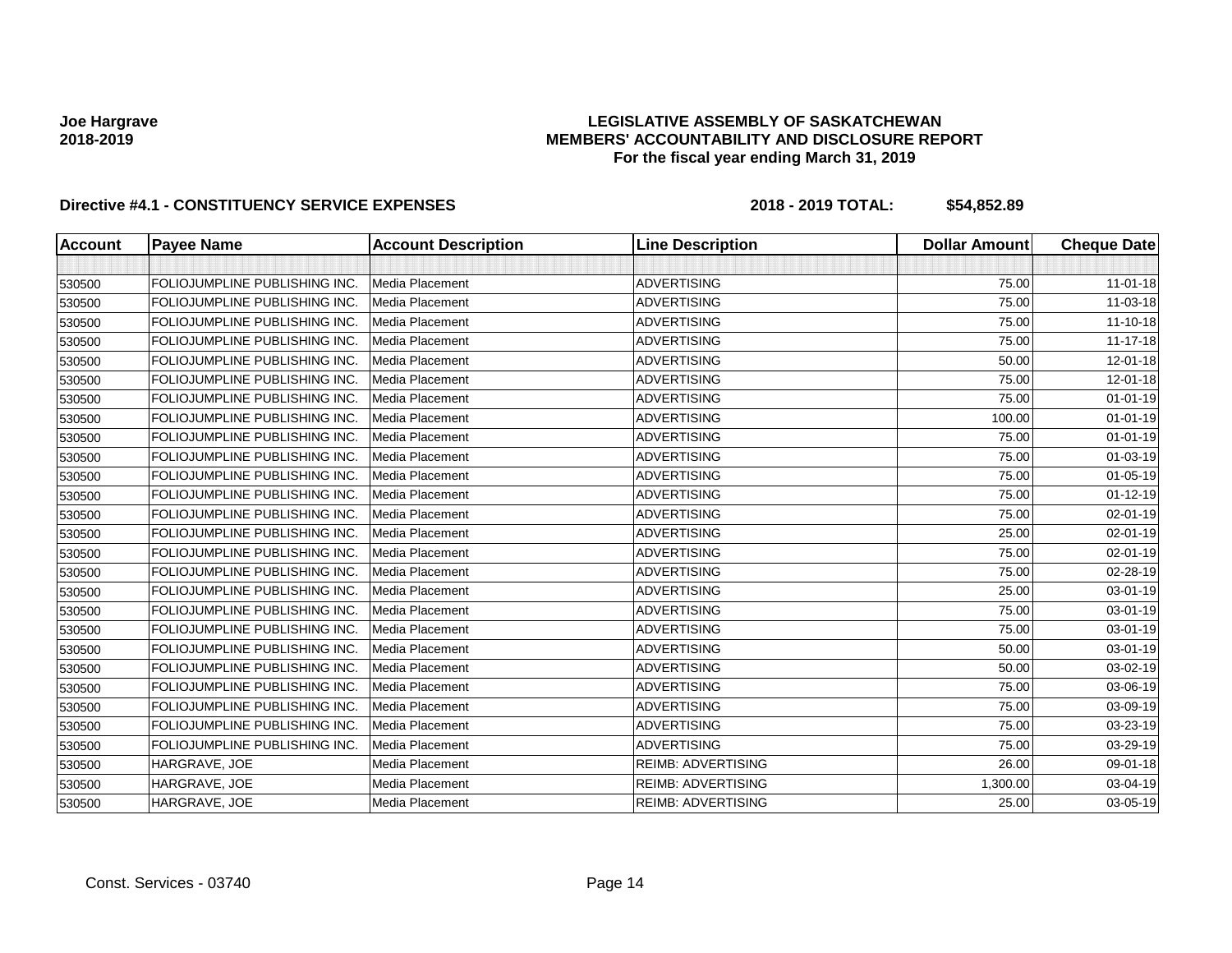### **LEGISLATIVE ASSEMBLY OF SASKATCHEWAN MEMBERS' ACCOUNTABILITY AND DISCLOSURE REPORT For the fiscal year ending March 31, 2019**

| <b>Account</b> | <b>Payee Name</b>                                 | <b>Account Description</b> | <b>Line Description</b>     | <b>Dollar Amount</b> | <b>Cheque Date</b> |
|----------------|---------------------------------------------------|----------------------------|-----------------------------|----------------------|--------------------|
|                |                                                   |                            |                             |                      |                    |
|                | <b>JIM PATTISON BROADCAST</b>                     |                            |                             |                      |                    |
| 530500         | <b>GROUP</b>                                      | Media Placement            | <b>ADVERTISING</b>          | 500.00               | 06-01-18           |
| 530500         | P.A. SHOPPER (ADGRAPHICS LTD.) Media Placement    |                            | <b>ADVERTISING</b>          | 357.88               | 05-01-18           |
| 530500         | P.A. SHOPPER (ADGRAPHICS LTD.) Media Placement    |                            | <b>ADVERTISING</b>          | 357.88               | 06-01-18           |
| 530500         | P.A. SHOPPER (ADGRAPHICS LTD.) Media Placement    |                            | <b>ADVERTISING</b>          | 357.88               | $07 - 01 - 18$     |
| 530500         | P.A. SHOPPER (ADGRAPHICS LTD.) Media Placement    |                            | <b>ADVERTISING</b>          | 357.88               | 08-01-18           |
| 530500         | P.A. SHOPPER (ADGRAPHICS LTD.) Media Placement    |                            | <b>ADVERTISING</b>          | 124.50               | 08-23-18           |
| 530500         | P.A. SHOPPER (ADGRAPHICS LTD.) Media Placement    |                            | <b>ADVERTISING</b>          | 171.00               | $01 - 01 - 19$     |
| 530500         | PRINCE ALBERT BARVEENOK<br>UKRAINIAN DANCERS INC. | Media Placement            | <b>ADVERTISING</b>          | 125.00               | 03-07-19           |
| 530500         | PRINCE ALBERT COUNCIL OF<br><b>WOMEN</b>          | Media Placement            | <b>ADVERTISING</b>          | 100.00               | $11-01-18$         |
| 530500         | PRINCE ALBERT GOLF & CURLING<br>CLUB INC.         | Media Placement            | <b>ADVERTISING</b>          | 400.00               | $11 - 01 - 18$     |
| 530500         | PRINCE ALBERT RAIDERS HOCKEY<br><b>CLUB</b>       | Media Placement            | <b>ADVERTISING</b>          | 3,000.00             | 08-22-18           |
| 530500         | PRINCE ALBERT RAIDERS HOCKEY<br><b>CLUB</b>       | Media Placement            | <b>ADVERTISING</b>          | 200.00               | $10 - 11 - 18$     |
| 530500         | PRINCE ALBERT, CITY OF                            | Media Placement            | <b>ADVERTISING - NO GST</b> | 2,000.00             | 05-24-18           |
| 530500         | <b>PUETZ ENTERPRISES LTD</b>                      | Media Placement            | <b>ADVERTISING</b>          | 700.00               | $04 - 01 - 18$     |
| 530500         | <b>PUETZ ENTERPRISES LTD</b>                      | Media Placement            | <b>ADVERTISING</b>          | 700.00               | $05 - 01 - 18$     |
| 530500         | <b>PUETZ ENTERPRISES LTD</b>                      | Media Placement            | <b>ADVERTISING</b>          | 700.00               | 06-01-18           |
| 530500         | <b>PUETZ ENTERPRISES LTD</b>                      | Media Placement            | <b>ADVERTISING</b>          | 700.00               | $07 - 01 - 18$     |
| 530500         | <b>PUETZ ENTERPRISES LTD</b>                      | Media Placement            | <b>ADVERTISING</b>          | 700.00               | 08-01-18           |
| 530500         | <b>PUETZ ENTERPRISES LTD</b>                      | Media Placement            | <b>ADVERTISING</b>          | 700.00               | 09-01-18           |
| 530500         | PUETZ ENTERPRISES LTD                             | Media Placement            | <b>ADVERTISING</b>          | 700.00               | $10 - 01 - 18$     |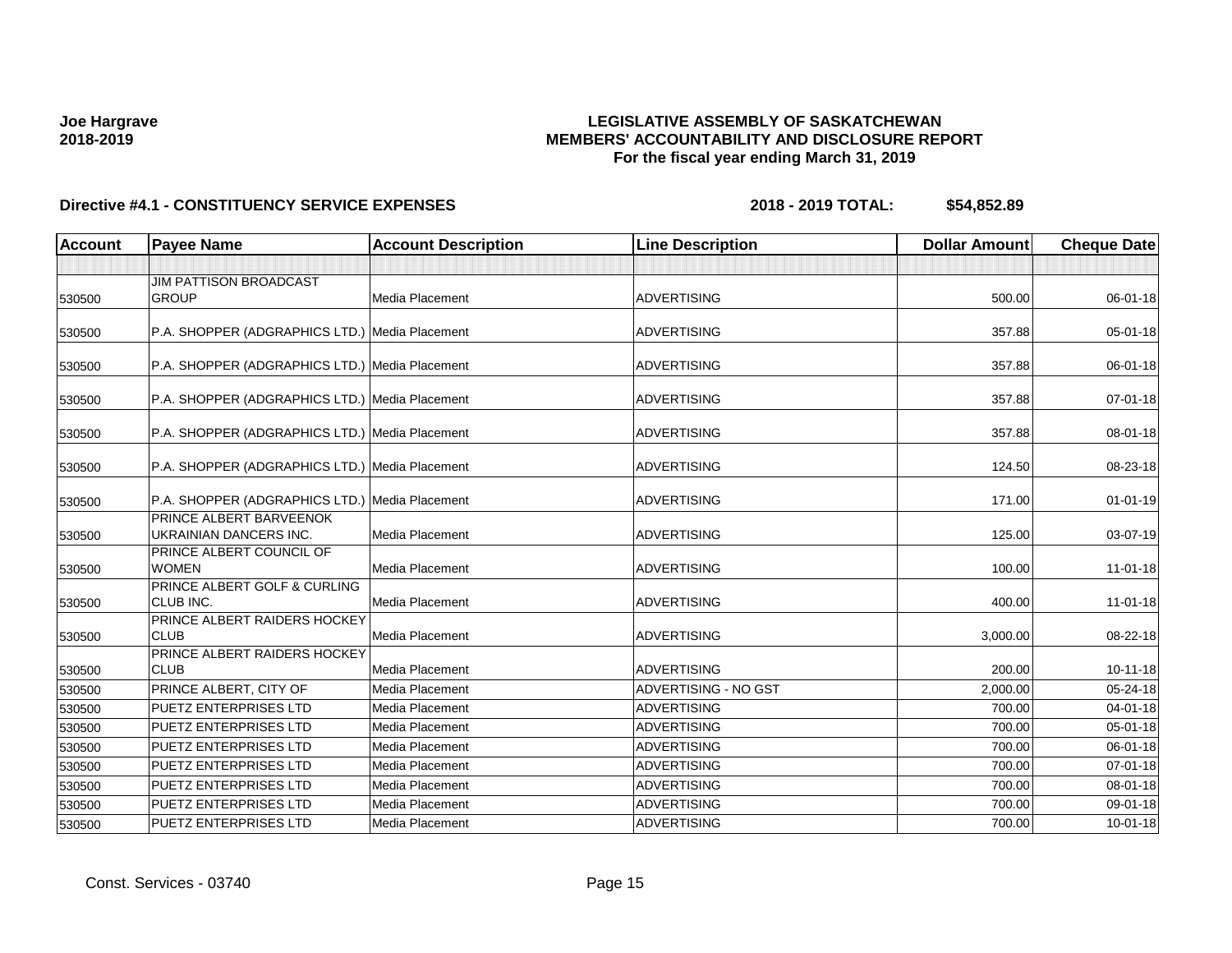### **LEGISLATIVE ASSEMBLY OF SASKATCHEWAN MEMBERS' ACCOUNTABILITY AND DISCLOSURE REPORT For the fiscal year ending March 31, 2019**

| <b>Account</b> | <b>Payee Name</b>                  | <b>Account Description</b> | <b>Line Description</b> | <b>Dollar Amount</b> | <b>Cheque Date</b> |
|----------------|------------------------------------|----------------------------|-------------------------|----------------------|--------------------|
|                |                                    |                            |                         |                      |                    |
| 530500         | <b>PUETZ ENTERPRISES LTD</b>       | Media Placement            | <b>ADVERTISING</b>      | 700.00               | $11 - 01 - 18$     |
| 530500         | <b>PUETZ ENTERPRISES LTD</b>       | Media Placement            | <b>ADVERTISING</b>      | 753.00               | 12-01-18           |
| 530500         | <b>PUETZ ENTERPRISES LTD</b>       | Media Placement            | <b>ADVERTISING</b>      | 700.00               | $01 - 01 - 19$     |
| 530500         | PUETZ ENTERPRISES LTD              | Media Placement            | <b>ADVERTISING</b>      | 700.00               | 02-01-19           |
| 530500         | <b>PUETZ ENTERPRISES LTD</b>       | Media Placement            | <b>ADVERTISING</b>      | 700.00               | 03-01-19           |
| 530500         | SPARK THEATRE COMPANY              | Media Placement            | <b>ADVERTISING</b>      | 250.00               | 10-02-18           |
| 530500         | STAR NEWS PUBLISHING INC.          | Media Placement            | <b>ADVERTISING</b>      | 25.00                | $05 - 01 - 18$     |
| 530500         | STAR NEWS PUBLISHING INC.          | Media Placement            | <b>ADVERTISING</b>      | 25.00                | 05-01-18           |
| 530500         | STAR NEWS PUBLISHING INC.          | Media Placement            | <b>ADVERTISING</b>      | 25.00                | $05 - 01 - 18$     |
| 530500         | STAR NEWS PUBLISHING INC.          | Media Placement            | <b>ADVERTISING</b>      | 25.00                | 05-01-18           |
| 530500         | STAR NEWS PUBLISHING INC.          | Media Placement            | <b>ADVERTISING</b>      | 25.00                | $05 - 01 - 18$     |
| 530500         | STAR NEWS PUBLISHING INC.          | Media Placement            | <b>ADVERTISING</b>      | 25.00                | $05 - 01 - 18$     |
| 530500         | STAR NEWS PUBLISHING INC.          | Media Placement            | <b>ADVERTISING</b>      | $-25.00$             | 05-01-18           |
| 530500         | STAR NEWS PUBLISHING INC.          | Media Placement            | <b>ADVERTISING</b>      | 25.00                | 05-01-18           |
| 530500         | STAR NEWS PUBLISHING INC.          | Media Placement            | <b>ADVERTISING</b>      | 25.00                | $05 - 01 - 18$     |
| 530500         | STAR NEWS PUBLISHING INC.          | Media Placement            | <b>ADVERTISING</b>      | $-25.00$             | $05 - 01 - 18$     |
| 530500         | STAR NEWS PUBLISHING INC.          | Media Placement            | <b>ADVERTISING</b>      | 25.00                | 05-01-18           |
| 530500         | STAR NEWS PUBLISHING INC.          | Media Placement            | <b>ADVERTISING</b>      | 25.00                | 05-01-18           |
| 530500         | STAR NEWS PUBLISHING INC.          | Media Placement            | <b>ADVERTISING</b>      | $-25.00$             | 06-05-18           |
| 530500         | STAR NEWS PUBLISHING INC.          | Media Placement            | <b>ADVERTISING</b>      | $-25.00$             | 06-05-18           |
| 530500         | STAR NEWS PUBLISHING INC.          | Media Placement            | <b>ADVERTISING</b>      | $-25.00$             | 06-05-18           |
| 530500         | STAR NEWS PUBLISHING INC.          | Media Placement            | <b>ADVERTISING</b>      | $-25.00$             | 06-05-18           |
| 530500         | STAR NEWS PUBLISHING INC.          | Media Placement            | <b>ADVERTISING</b>      | $-25.00$             | 06-05-18           |
| 530500         | STAR NEWS PUBLISHING INC.          | Media Placement            | <b>ADVERTISING</b>      | $-25.00$             | 06-05-18           |
| 530500         | STAR NEWS PUBLISHING INC.          | Media Placement            | <b>ADVERTISING</b>      | $-25.00$             | 06-05-18           |
| 530500         | STAR NEWS PUBLISHING INC.          | Media Placement            | <b>ADVERTISING</b>      | $-25.00$             | 06-05-18           |
| 530800         | <b>WESTERN LITHO PRINTERS LTD.</b> | Publications               | <b>NEWSLETTERS</b>      | 762.16               | $01 - 01 - 19$     |
| 530900         | <b>SIGNATURE GRAPHICS</b>          | <b>Promotional Items</b>   | <b>CHRISTMAS CARDS</b>  | 230.10               | $01 - 01 - 19$     |
| 530900         | SCHEWAGA, JOY A.                   | <b>Promotional Items</b>   | <b>FLOWERS</b>          | 17.75                | 06-01-18           |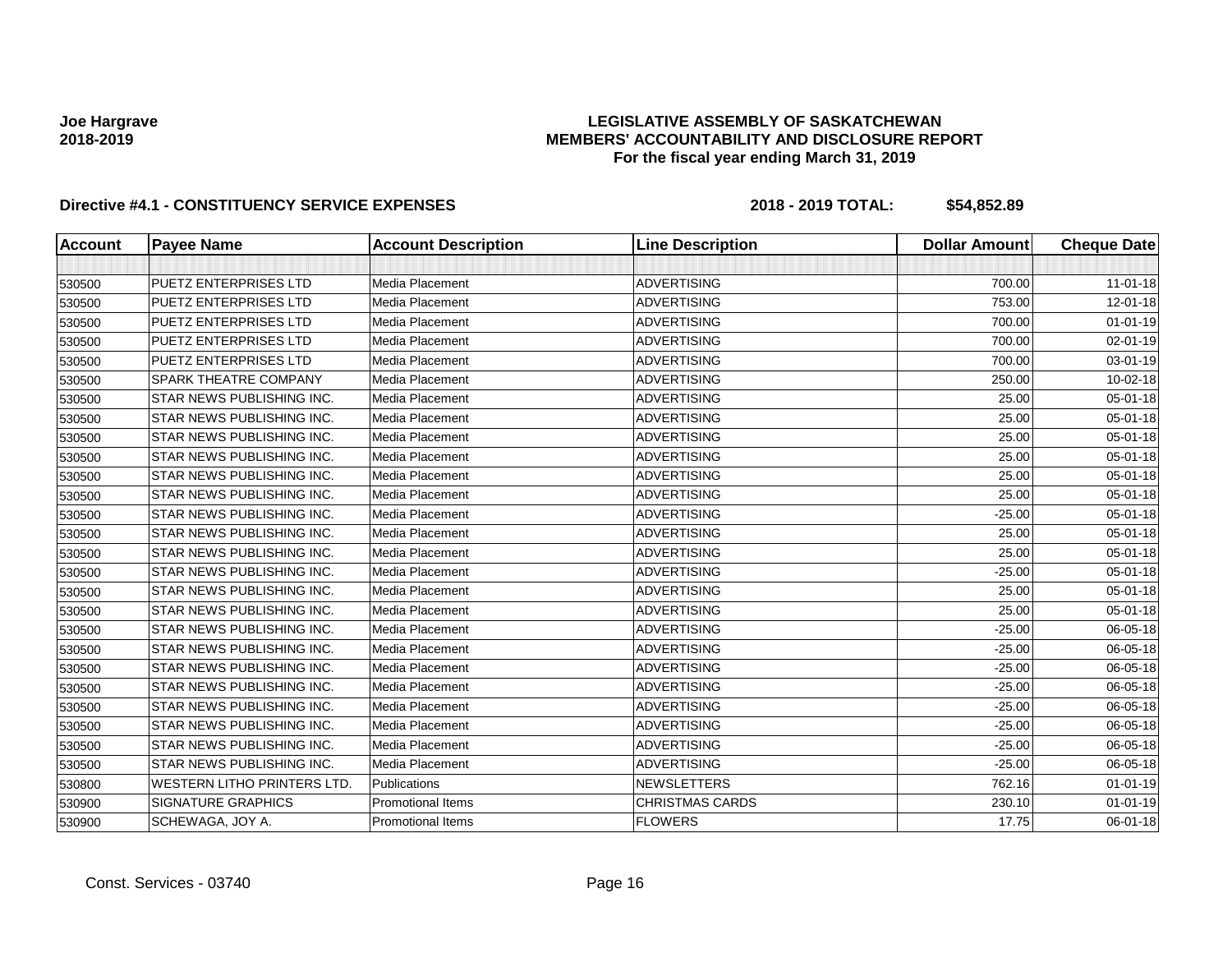### **LEGISLATIVE ASSEMBLY OF SASKATCHEWAN MEMBERS' ACCOUNTABILITY AND DISCLOSURE REPORT For the fiscal year ending March 31, 2019**

| <b>Account</b> | <b>Payee Name</b>             | <b>Account Description</b>    | <b>Line Description</b>            | <b>Dollar Amount</b> | <b>Cheque Date</b> |
|----------------|-------------------------------|-------------------------------|------------------------------------|----------------------|--------------------|
|                |                               |                               |                                    |                      |                    |
| 530900         | SCHEWAGA, JOY A.              | <b>Promotional Items</b>      | REIMB: FLORAL ARRANGEMENT          | 22.19                | $10 - 01 - 18$     |
| 542000         | SCHEWAGA, JOY A.              | Travel                        | C.A. TRAVEL APRIL 10-11, 2018      | 485.93               | $05 - 01 - 18$     |
| 542000         | SCHEWAGA, JOY A.              | Travel                        | <b>CA TRAVEL</b>                   | 26.25                | 12-01-18           |
| 542000         | SCHEWAGA, JOY A.              | Travel                        | <b>CA TRAVEL</b>                   | 36.75                | 02-01-19           |
| 542000         | SCHEWAGA, JOY A.              | Travel                        | C.A. TRAVEL MARCH 21/19            | 31.50                | 03-12-19           |
| 542000         | SCHEWAGA, JOY A.              | Travel                        | CA TRAVEL MAR 19 - 20 2019         | 491.96               | 03-20-19           |
| 550100         | P.A. FASTPRINT INC.           | <b>Printed Forms</b>          | LETTERHEAD                         | 257.58               | 06-05-18           |
| 550100         | P.A. FASTPRINT INC.           | <b>Printed Forms</b>          | <b>BUSINESS CARDS</b>              | 73.14                | 08-20-18           |
| 550200         | FOLIOJUMPLINE PUBLISHING INC. | Books, Mags and Ref Materials | <b>E-PAPER SUBSCRIPTION</b>        | 168.00               | 08-08-18           |
| 555000         | SCHEWAGA, JOY A.              | Other Material and Supplies   | <b>REIMB: MISC OFFICE SUPPLIES</b> | 254.19               | 08-21-18           |
| 555000         | SCHEWAGA, JOY A.              | Other Material and Supplies   | REIMB: MISC OFFICE SUPPLIES        | 23.96                | 09-01-18           |
| 555000         | SCHEWAGA, JOY A.              | Other Material and Supplies   | <b>REIMB: MISC OFFICE SUPPLIES</b> | 139.67               | $11-02-18$         |
| 555000         | SCHEWAGA, JOY A.              | Other Material and Supplies   | <b>REIMB: MISC OFFICE SUPPLIES</b> | 176.60               | 12-01-18           |
| 555000         | SCHEWAGA, JOY A.              | Other Material and Supplies   | REIMB: MISC OFFICE SUPPLIES        | 41.59                | 03-29-19           |
| 564600         | ADCOM SOLUTIONS               | Computer Software - Exp       | INTERNET SECURITY SOFTWARE         | 74.19                | 08-01-18           |
|                |                               |                               |                                    |                      |                    |
|                |                               |                               |                                    |                      |                    |
|                |                               |                               |                                    |                      |                    |
|                |                               |                               |                                    |                      |                    |
|                |                               |                               |                                    |                      |                    |
|                |                               |                               |                                    |                      |                    |
|                |                               |                               |                                    |                      |                    |
|                |                               |                               |                                    |                      |                    |
|                |                               |                               |                                    |                      |                    |
|                |                               |                               |                                    |                      |                    |
|                |                               |                               |                                    |                      |                    |
|                |                               |                               |                                    |                      |                    |
|                |                               |                               |                                    |                      |                    |
|                |                               |                               |                                    |                      |                    |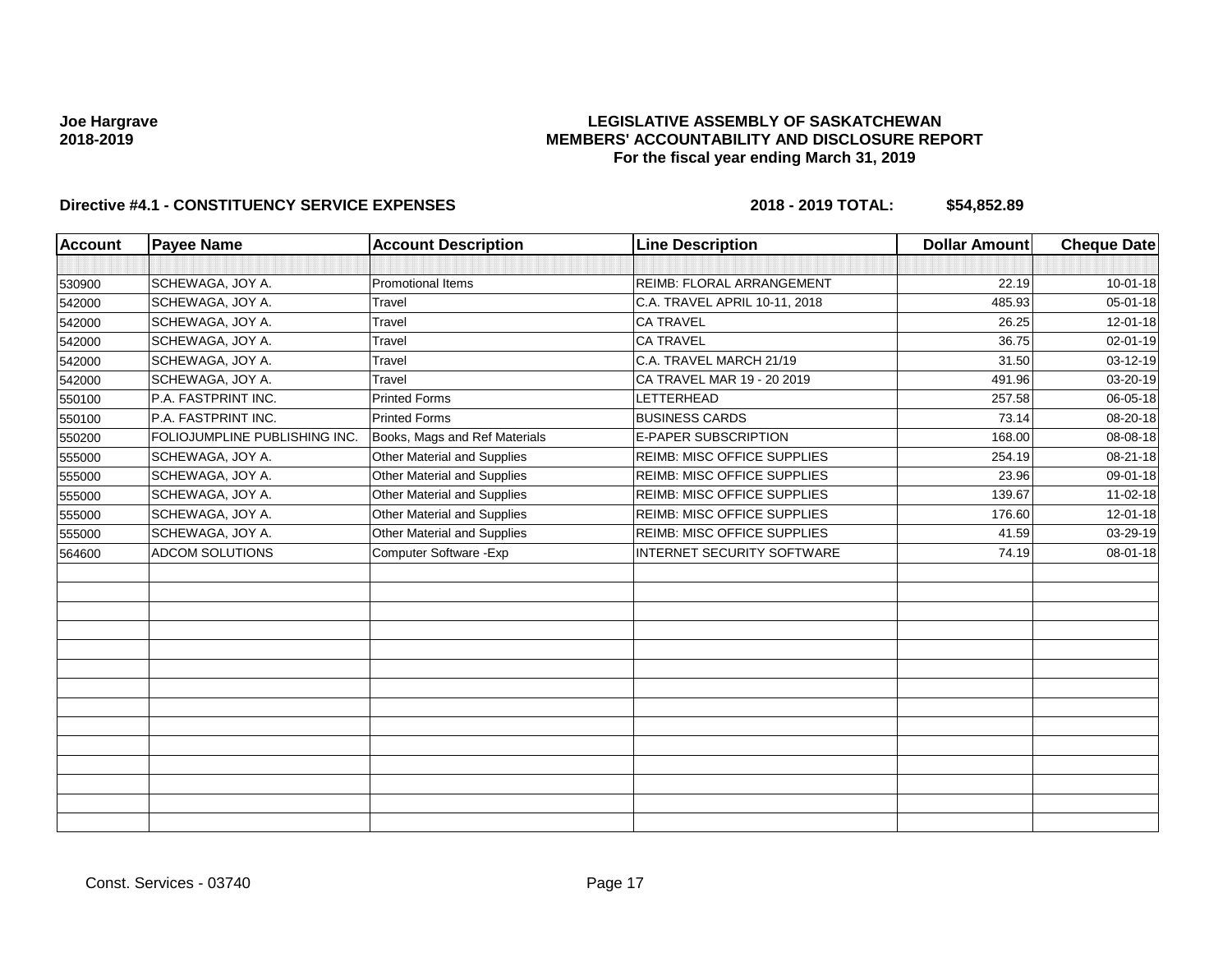### **LEGISLATIVE ASSEMBLY OF SASKATCHEWAN MEMBERS' ACCOUNTABILITY AND DISCLOSURE REPORT For the fiscal year ending March 31, 2019**

| <b>Account</b> | <b>Payee Name</b> | <b>Account Description</b> | <b>Line Description</b> | <b>Dollar Amount</b> | <b>Cheque Date</b> |
|----------------|-------------------|----------------------------|-------------------------|----------------------|--------------------|
|                |                   |                            |                         |                      |                    |
|                |                   |                            |                         |                      |                    |
|                |                   |                            |                         |                      |                    |
|                |                   |                            |                         |                      |                    |
|                |                   |                            |                         |                      |                    |
|                |                   |                            |                         |                      |                    |
|                |                   |                            |                         |                      |                    |
|                |                   |                            |                         |                      |                    |
|                |                   |                            |                         |                      |                    |
|                |                   |                            |                         |                      |                    |
|                |                   |                            |                         |                      |                    |
|                |                   |                            |                         |                      |                    |
|                |                   |                            |                         |                      |                    |
|                |                   |                            |                         |                      |                    |
|                |                   |                            |                         |                      |                    |
|                |                   |                            |                         |                      |                    |
|                |                   |                            |                         |                      |                    |
|                |                   |                            |                         |                      |                    |
|                |                   |                            |                         |                      |                    |
|                |                   |                            |                         |                      |                    |
|                |                   |                            |                         |                      |                    |
|                |                   |                            |                         |                      |                    |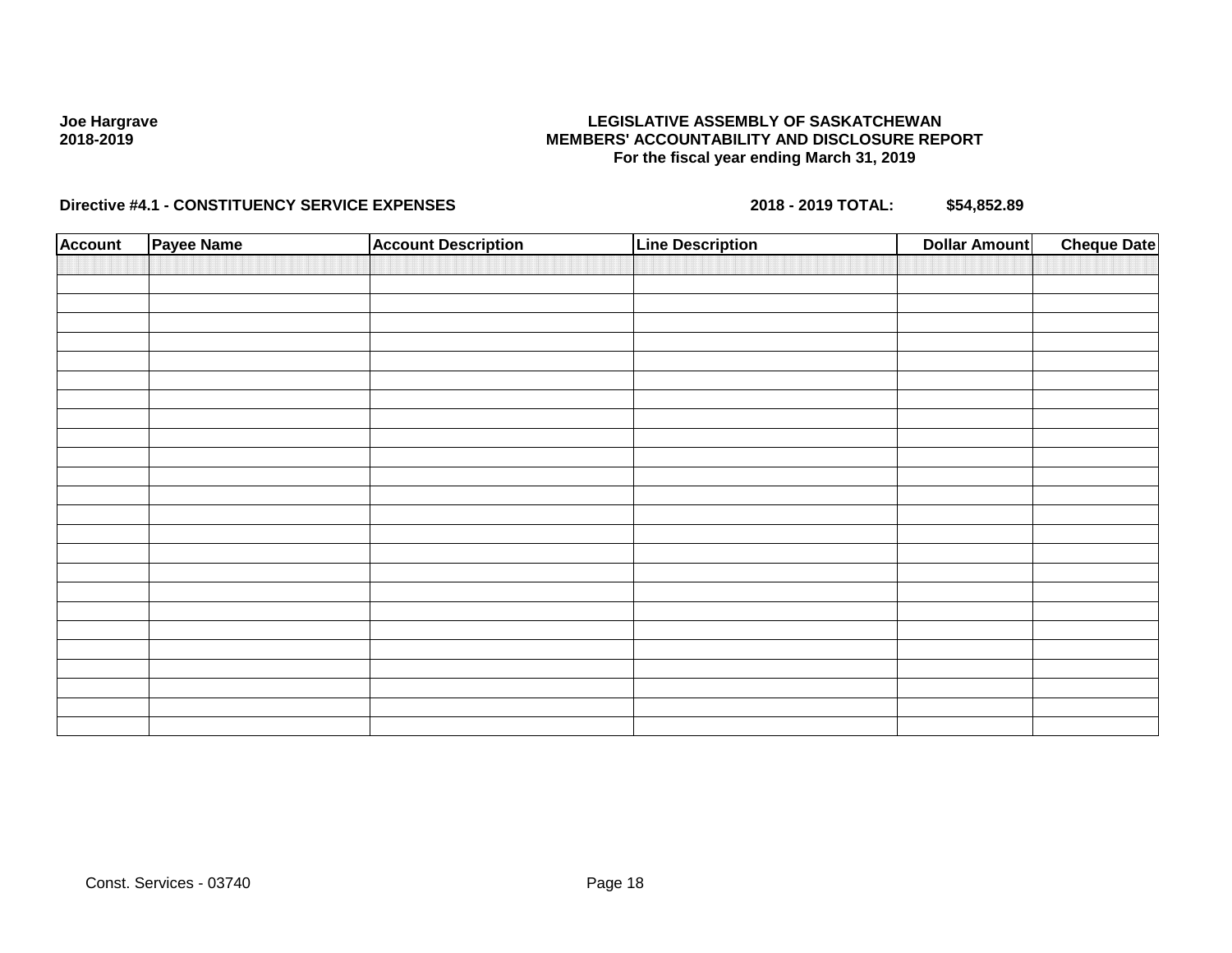### **LEGISLATIVE ASSEMBLY OF SASKATCHEWAN MEMBERS' ACCOUNTABILITY AND DISCLOSURE REPORT For the fiscal year ending March 31, 2019**

| <b>Account</b> | <b>Payee Name</b> | <b>Account Description</b>                    | <b>Dollar Amount</b> | <b>Cheque Date</b> |
|----------------|-------------------|-----------------------------------------------|----------------------|--------------------|
|                |                   |                                               |                      |                    |
| 513000         | SCHEWAGA, JOY A.  | Out-of-Scope Permanent                        | 2,616.00             | 04-24-18           |
| 513000         | SCHEWAGA, JOY A.  | Out-of-Scope Permanent                        | 2,616.00             | 05-08-18           |
| 513000         | SCHEWAGA, JOY A.  | Out-of-Scope Permanent                        | 2,616.00             | 05-23-18           |
| 513000         | SCHEWAGA, JOY A.  | Out-of-Scope Permanent                        | 2,616.00             | 06-05-18           |
| 513000         | SCHEWAGA, JOY A.  | Out-of-Scope Permanent                        | 2,616.00             | 06-13-18           |
| 513000         | SCHEWAGA, JOY A.  | Out-of-Scope Permanent                        | 2,616.00             | 06-27-18           |
| 513000         | SCHEWAGA, JOY A.  | Out-of-Scope Permanent                        | 2,616.00             | $07 - 11 - 18$     |
| 513000         | SCHEWAGA, JOY A.  | Out-of-Scope Permanent                        | 2,616.00             | $07 - 25 - 18$     |
| 513000         | SCHEWAGA, JOY A.  | Out-of-Scope Permanent                        | 2,616.00             | 08-08-18           |
| 513000         | SCHEWAGA, JOY A.  | Out-of-Scope Permanent                        | 2,616.00             | 08-22-18           |
| 513000         | SCHEWAGA, JOY A.  | Out-of-Scope Permanent                        | 2,616.00             | 09-05-18           |
| 513000         | SCHEWAGA, JOY A.  | Out-of-Scope Permanent                        | 2,616.00             | 09-19-18           |
| 513000         | SCHEWAGA, JOY A.  | Out-of-Scope Permanent                        | 2,616.00             | 10-03-18           |
| 513000         | SCHEWAGA, JOY A.  | Out-of-Scope Permanent                        | 2,616.00             | $10-17-18$         |
| 513000         | SCHEWAGA, JOY A.  | Out-of-Scope Permanent                        | 2,616.00             | $11 - 01 - 18$     |
| 513000         | SCHEWAGA, JOY A.  | Out-of-Scope Permanent                        | 2,616.00             | $11 - 14 - 18$     |
| 513000         | SCHEWAGA, JOY A.  | Out-of-Scope Permanent                        | 2,616.00             | 11-28-18           |
| 513000         | SCHEWAGA, JOY A.  | Out-of-Scope Permanent                        | 2,616.00             | 12-12-18           |
| 513000         | SCHEWAGA, JOY A.  | Out-of-Scope Permanent                        | 2,616.00             | 12-27-18           |
| 513000         | SCHEWAGA, JOY A.  | Out-of-Scope Permanent                        | 2,616.00             | $01 - 09 - 19$     |
| 513000         | SCHEWAGA, JOY A.  | Out-of-Scope Permanent                        | 2,616.00             | $01 - 23 - 19$     |
| 513000         | SCHEWAGA, JOY A.  | Out-of-Scope Permanent                        | 2,616.00             | 02-06-19           |
| 513000         | SCHEWAGA, JOY A.  | Out-of-Scope Permanent                        | 2,616.00             | 02-20-19           |
| 513000         | SCHEWAGA, JOY A.  | Out-of-Scope Permanent                        | 2,616.00             | 03-06-19           |
| 513000         | SCHEWAGA, JOY A.  | Out-of-Scope Permanent                        | 2,616.00             | 03-20-19           |
| 513000         | SCHEWAGA, JOY A.  | Out-of-Scope Permanent                        | 2,616.00             | 04-03-19           |
| 519900         | None (Default)    | Change in Y/E Accrued Empl Leave Entitlements | $-1,026.00$          | 04-18-18           |
| 519900         | None (Default)    | Change in Y/E Accrued Empl Leave Entitlements | 470.88               | 04-08-19           |
|                |                   |                                               |                      |                    |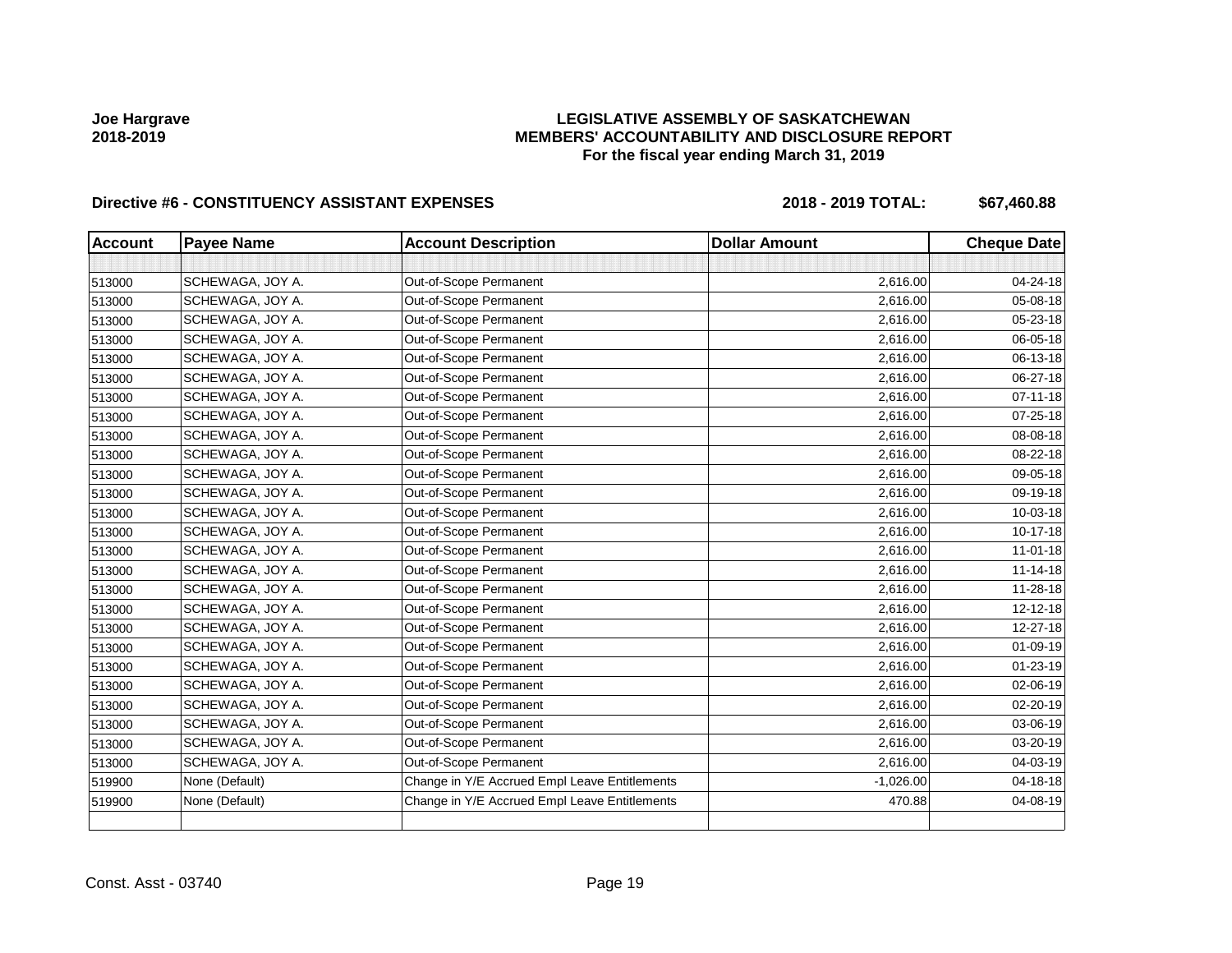### **LEGISLATIVE ASSEMBLY OF SASKATCHEWAN MEMBERS' ACCOUNTABILITY AND DISCLOSURE REPORT For the fiscal year ending March 31, 2019**

| <b>Account</b> | Payee Name | <b>Account Description</b> | <b>Dollar Amount</b> | <b>Cheque Date</b> |
|----------------|------------|----------------------------|----------------------|--------------------|
|                |            |                            |                      |                    |
|                |            |                            |                      |                    |
|                |            |                            |                      |                    |
|                |            |                            |                      |                    |
|                |            |                            |                      |                    |
|                |            |                            |                      |                    |
|                |            |                            |                      |                    |
|                |            |                            |                      |                    |
|                |            |                            |                      |                    |
|                |            |                            |                      |                    |
|                |            |                            |                      |                    |
|                |            |                            |                      |                    |
|                |            |                            |                      |                    |
|                |            |                            |                      |                    |
|                |            |                            |                      |                    |
|                |            |                            |                      |                    |
|                |            |                            |                      |                    |
|                |            |                            |                      |                    |
|                |            |                            |                      |                    |
|                |            |                            |                      |                    |
|                |            |                            |                      |                    |
|                |            |                            |                      |                    |
|                |            |                            |                      |                    |
|                |            |                            |                      |                    |
|                |            |                            |                      |                    |
|                |            |                            |                      |                    |
|                |            |                            |                      |                    |
|                |            |                            |                      |                    |
|                |            |                            |                      |                    |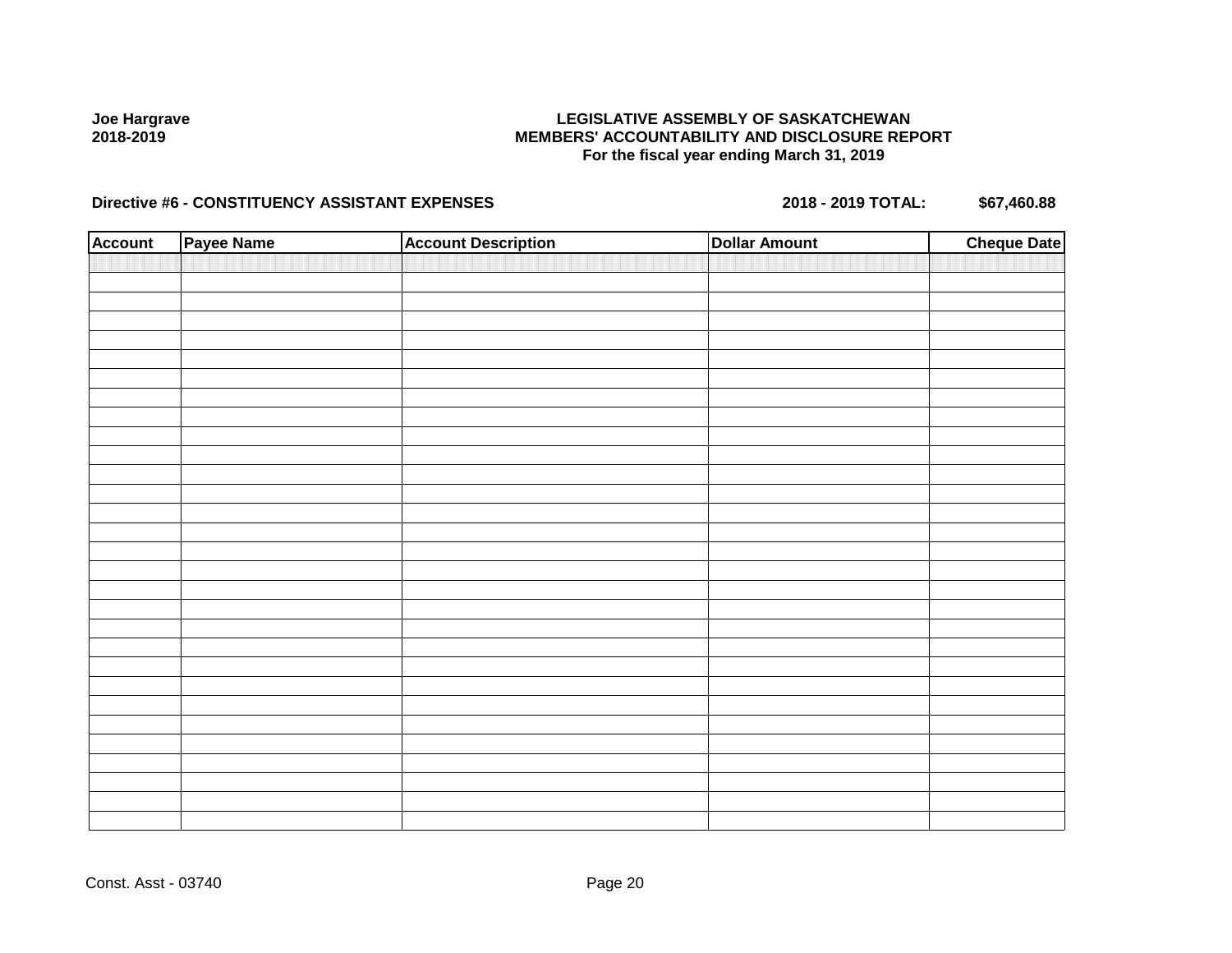### **LEGISLATIVE ASSEMBLY OF SASKATCHEWAN MEMBERS' ACCOUNTABILITY AND DISCLOSURE REPORT For the fiscal year ending March 31, 2019**

| <b>Account</b> | Payee Name | <b>Account Description</b> | <b>Dollar Amount</b> | <b>Cheque Date</b> |
|----------------|------------|----------------------------|----------------------|--------------------|
|                |            |                            |                      |                    |
|                |            |                            |                      |                    |
|                |            |                            |                      |                    |
|                |            |                            |                      |                    |
|                |            |                            |                      |                    |
|                |            |                            |                      |                    |
|                |            |                            |                      |                    |
|                |            |                            |                      |                    |
|                |            |                            |                      |                    |
|                |            |                            |                      |                    |
|                |            |                            |                      |                    |
|                |            |                            |                      |                    |
|                |            |                            |                      |                    |
|                |            |                            |                      |                    |
|                |            |                            |                      |                    |
|                |            |                            |                      |                    |
|                |            |                            |                      |                    |
|                |            |                            |                      |                    |
|                |            |                            |                      |                    |
|                |            |                            |                      |                    |
|                |            |                            |                      |                    |
|                |            |                            |                      |                    |
|                |            |                            |                      |                    |
|                |            |                            |                      |                    |
|                |            |                            |                      |                    |
|                |            |                            |                      |                    |
|                |            |                            |                      |                    |
|                |            |                            |                      |                    |
|                |            |                            |                      |                    |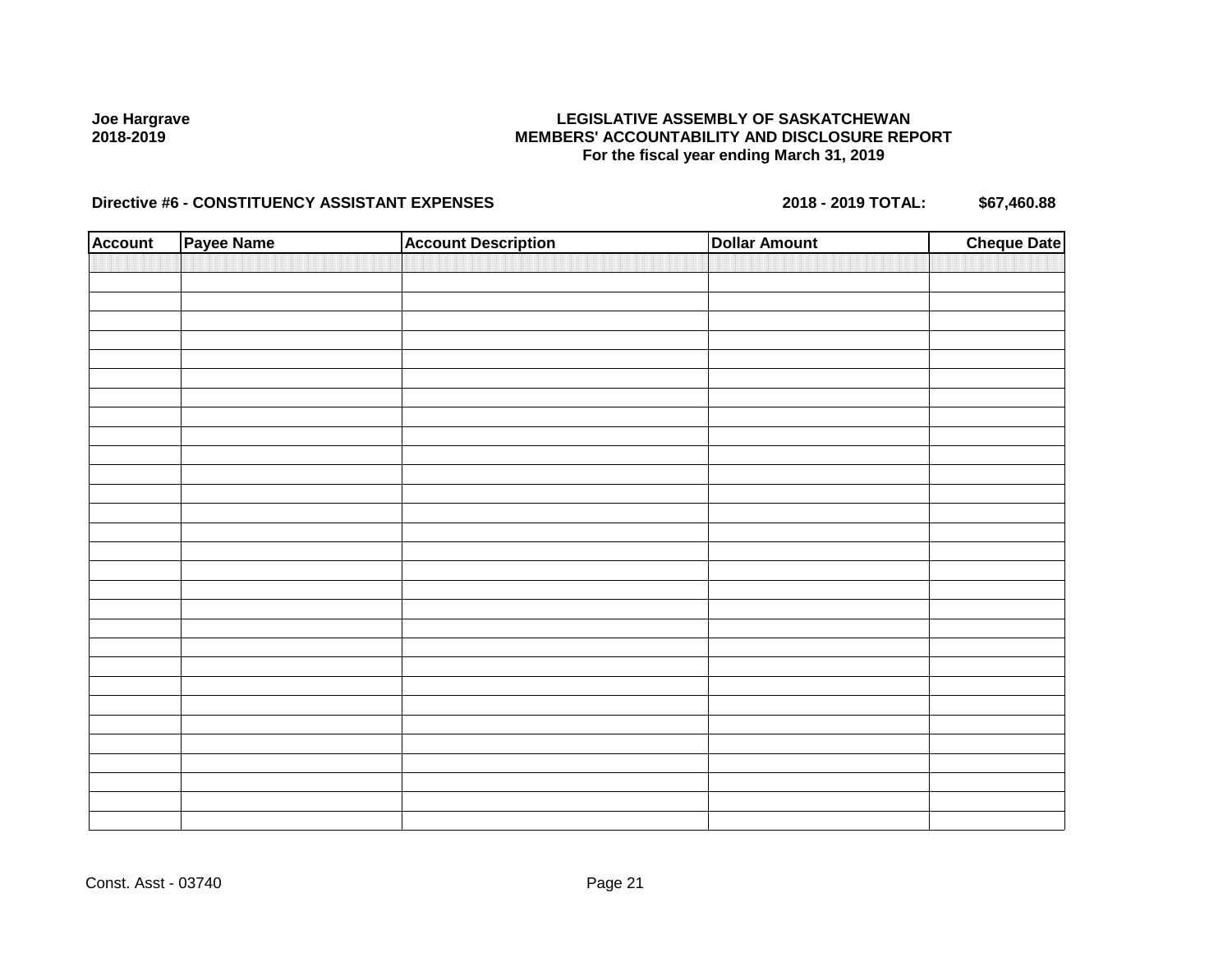### **LEGISLATIVE ASSEMBLY OF SASKATCHEWAN MEMBERS' ACCOUNTABILITY AND DISCLOSURE REPORT For the fiscal year ending March 31, 2019**

| <b>Account</b> | <b>Payee Name</b> | <b>Account Description</b> | <b>Dollar Amount</b> | <b>Cheque Date</b> |
|----------------|-------------------|----------------------------|----------------------|--------------------|
|                |                   |                            |                      |                    |
|                |                   |                            |                      |                    |
|                |                   |                            |                      |                    |
|                |                   |                            |                      |                    |
|                |                   |                            |                      |                    |
|                |                   |                            |                      |                    |
|                |                   |                            |                      |                    |
|                |                   |                            |                      |                    |
|                |                   |                            |                      |                    |
|                |                   |                            |                      |                    |
|                |                   |                            |                      |                    |
|                |                   |                            |                      |                    |
|                |                   |                            |                      |                    |
|                |                   |                            |                      |                    |
|                |                   |                            |                      |                    |
|                |                   |                            |                      |                    |
|                |                   |                            |                      |                    |
|                |                   |                            |                      |                    |
|                |                   |                            |                      |                    |
|                |                   |                            |                      |                    |
|                |                   |                            |                      |                    |
|                |                   |                            |                      |                    |
|                |                   |                            |                      |                    |
|                |                   |                            |                      |                    |